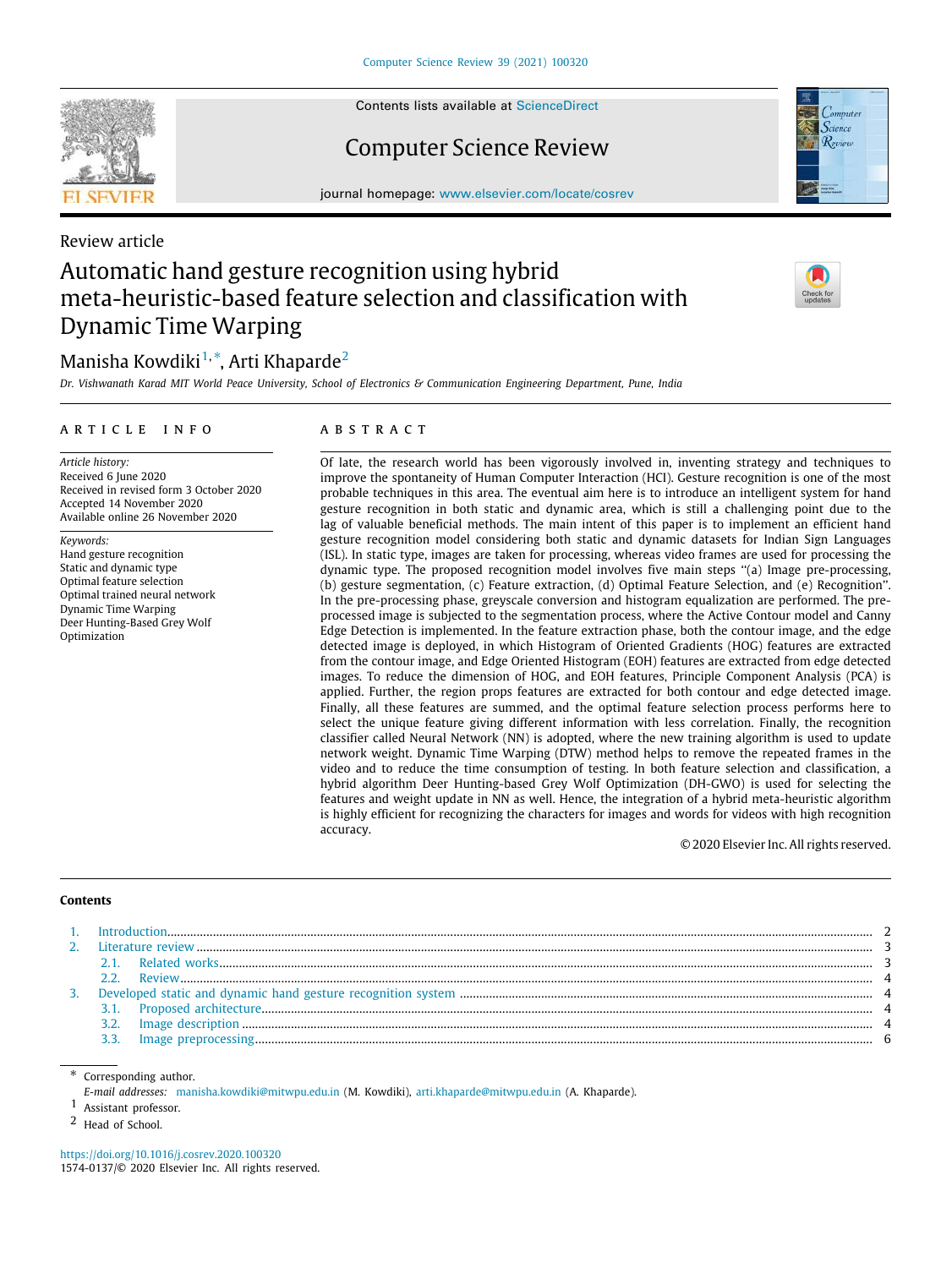|    | Contract contract contract contract contract contract contract contract contract contract contract contract contract contract contract contract contract contract contract contract contract contract contract contract contra |  |
|----|--------------------------------------------------------------------------------------------------------------------------------------------------------------------------------------------------------------------------------|--|
|    | 4.2.                                                                                                                                                                                                                           |  |
| 5. |                                                                                                                                                                                                                                |  |
|    | 5.1                                                                                                                                                                                                                            |  |
|    | 5.2.                                                                                                                                                                                                                           |  |
|    | 5.3.                                                                                                                                                                                                                           |  |
| 6. |                                                                                                                                                                                                                                |  |
|    | 6.1.                                                                                                                                                                                                                           |  |
|    | 6.2.                                                                                                                                                                                                                           |  |
|    | 6.3.                                                                                                                                                                                                                           |  |
|    | 6.4                                                                                                                                                                                                                            |  |
|    | 6.5.                                                                                                                                                                                                                           |  |
| 7. |                                                                                                                                                                                                                                |  |
|    | 7.1.                                                                                                                                                                                                                           |  |
|    | 7.2.                                                                                                                                                                                                                           |  |
|    | 7.3.                                                                                                                                                                                                                           |  |
|    | 7.4.                                                                                                                                                                                                                           |  |
|    | 7.5.                                                                                                                                                                                                                           |  |
| 8. |                                                                                                                                                                                                                                |  |
|    |                                                                                                                                                                                                                                |  |
|    |                                                                                                                                                                                                                                |  |

# **Nomenclature**

| <b>HCI</b>   | Human Computer Interaction                     |
|--------------|------------------------------------------------|
| <b>ISL</b>   | Indian Sign Languages                          |
| <b>HOG</b>   | Histogram of Oriented Gradients                |
| <b>EOH</b>   | Edge Oriented Histogram                        |
| <b>PCA</b>   | Principle Component Analysis                   |
| <b>NN</b>    | Neural Network                                 |
| <b>DTW</b>   | Dynamic Time Warping                           |
| GWO          | Grey Wolf Optimization                         |
| <b>DHOA</b>  | Deer Hunting Optimization Algorithm            |
| DH-GWO       | Deer Hunting-based Grey Wolf Opti-<br>mization |
| <b>LMC</b>   | Leap Motion Controller                         |
| <b>CNN</b>   | Convolutional Neural Network                   |
| <b>SDTW</b>  | Structured Dynamic Time Warping                |
| <b>CLT</b>   | Continuous Letter Trajectory                   |
| <b>WBCFs</b> | Wristband-Based Contour Features               |
| <b>DDNN</b>  | Deep Dynamic Neural Network                    |
| <b>HMM</b>   | Hidden Markov Model                            |
| <b>DBN</b>   | Deep Belief Network                            |
| <b>ASL</b>   | American Sign Language                         |
| <b>SVM</b>   | Support Vector Machine                         |
| <b>FDR</b>   | <b>False Discovery Rate</b>                    |
| <b>PSO</b>   | Particle Swarm Optimization                    |
| <b>KNN</b>   | K-Nearest Neighbour                            |
| <b>NPV</b>   | Negative Predictive Value                      |
| <b>WOA</b>   | Whale Optimization Algorithm                   |
| <b>FPR</b>   | <b>False Positive Rate</b>                     |
| <b>MCC</b>   | Matthew's Correlation Coefficient              |
| <b>NB</b>    | Naive Bayes                                    |
| <b>FNR</b>   | False Negative Rate                            |
|              |                                                |

# <span id="page-1-0"></span>**1. Introduction**

Gestures are expressive, significant body movements consisting of physical activities of hands, fingers, face, arms, body, or head to send important data or communicate with the environment[[1](#page-15-3)[,2](#page-15-4)]. Moreover, the hand gesture is one of the major natural, expressive, and usual kinds of body language for transferringattitudes and emotions in human associations  $[3,4]$  $[3,4]$  $[3,4]$  $[3,4]$ . By protesting the virtual reality world, authoritative tools are hugely favoured for utilizing hand gestures than remaining gesture signatures. Moreover, a hand gesture permits the usage of gestures formed to navigate and maintain within the virtual reality world. Therefore, for interpreting the hand gestures of the human inside the virtual reality world, the suitable approaches for gesture recognition are necessitated. Also, gesture recognition is used for identifying the class labels from a video or an image that comprises gestures provided by the user[[5,](#page-15-7)[6](#page-15-8)].

Also with virtual reality, the gesture recognition model is employed in numerous areas. Hand gestures are split into two kinds such as ''static and dynamic''[[7,](#page-15-9)[8](#page-15-10)]. The static gesture is a signature, in which the actions of the hand are not a crucial part of the gesture. Moreover, the crucial point of static gesture in the form of the hand itself. Simultaneously, the dynamic hand gesture utilizes the activities of the hand and the shape as the important point of the gesture. This type of recognition is a decisive part of human movement recognition. However, the job is challenging due to more shape variance and serious obstruction observed among fingers [\[9\]](#page-15-11). It is quite complicated for seizing this type of ample dynamic hand gestures using a monocular video sensor, and these defect constraints videobasedhand gesture recognition performance  $[10,11]$  $[10,11]$  $[10,11]$ . In the past decades, innovative depth sensors like Microsoft Kinect sensor and LMC[[12](#page-16-1)] that produced three-dimensional depth information of the scene have contributed more to object segmentation and three-dimensional hand gesture recognition. The key components of a hand recognition model are gesture recognition, hand feature identification, data acquisition, and hand localization based on recognized features. The classic solution for data acquisition is colour cameras, which have already been successfully used for gesture recognition tasks [\[13–](#page-16-2)[15](#page-16-3)]. These solutions are, however, lighting conditions, sensitive to clutter, and skin colour. Video capture has an additional defect associated with the action speed.

Various methods were used for hand localization in obtained information, for their nature. The traditional solution is depth thresholding to depth data whether empirical or automated. Empirical solutions select the restrictions of the major possible search space using trial and error and focus the calculation effort on hand localization within it. Based on the assumption, the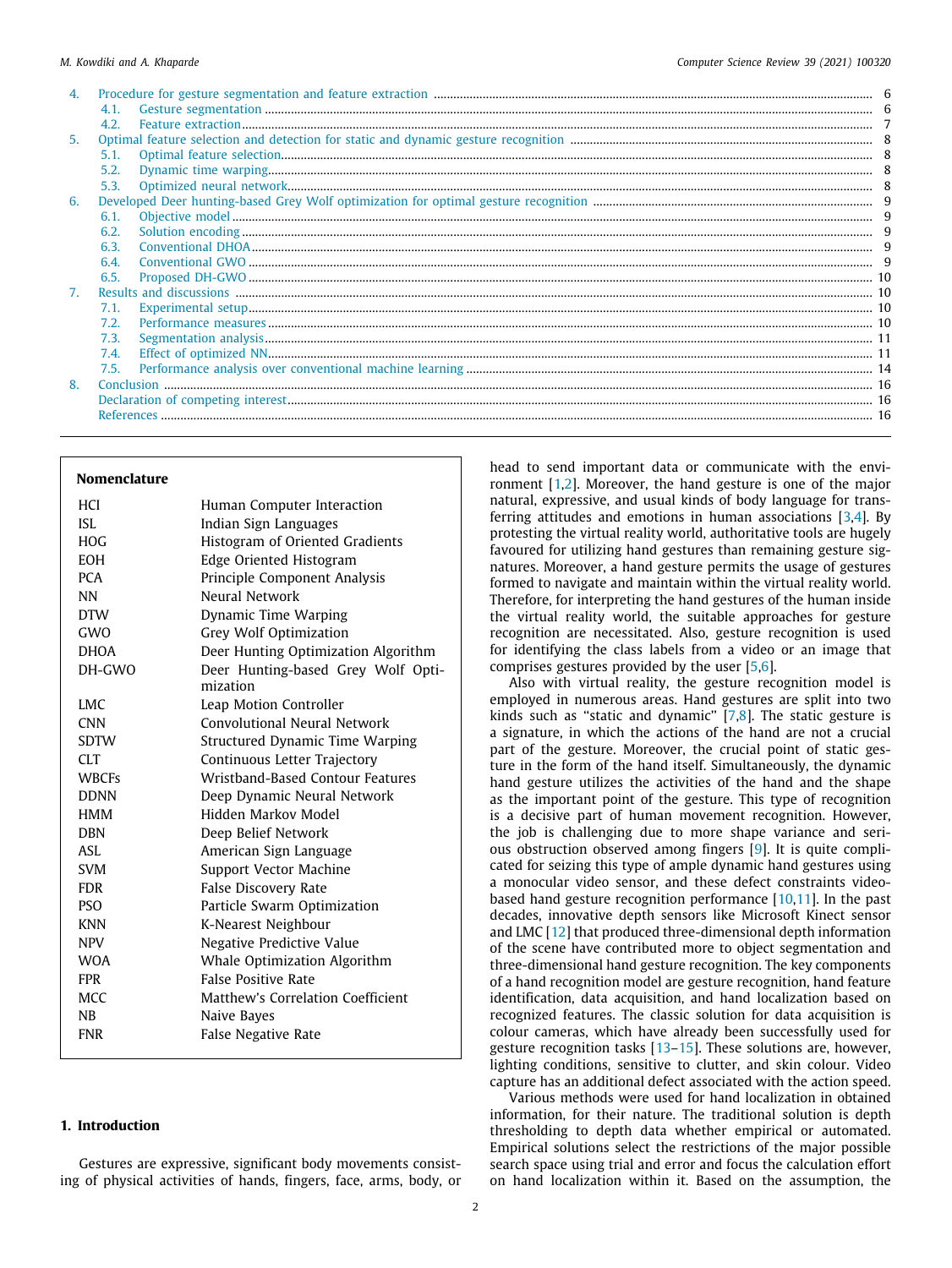automated solutions are the detection of the nearest point to the camera [\[16\]](#page-16-4), which the hand is the nearer object in the scene, and the usage of other reference elements in the scene like facial colour data[[15](#page-16-3)] and head position[[17](#page-16-5)] for recognizing the significant probable location of the hand. A complete solution is to scan the whole visibility space of the Kinect by overlapping depth intervals until the hands are seemed[[12](#page-16-1)]. However, there are several defects present in [\[13–](#page-16-2)[15](#page-16-3)]. The defects present as the following reasons such as the diversity and flexibility of human gesture that means even a similar person does a similar gesture two times, the two gestures are distinct.

- To put forward a new concept of hand gesture recognition by static and dynamic basis using different steps like Image pre-processing, gesture segmentation, Feature extraction, Optimal Feature Selection, and Recognition.
- To segment the hand gestures using the Active Contour model and Canny Edge Detection, and to extract the HOG features from a contour image, EOH features from edge detected image. Also, region props features are extracted from both contour and edge detected image.
- To perform the optimal feature selection using the proposed DH-GWO-based meta-heuristic algorithm to speed up the recognition model.
- To develop the optimal trained NN using the DH-GWObased weight update for maximizing the recognition accuracy.
- To induce the concept of DTW into dynamic hand gesture recognition that intends to eliminate the repeated frames from videos, thus reducing the processing time.

The entire paper is organized according to the series mentioned below. Literature Review and features and challenges of existing hand gesture recognition models are specified in Section [2.](#page-2-1) Moreover, Section [3](#page-3-2) describes the developed static and dynamic hand gesture recognition system. The procedure for gesture segmentation and feature extraction is shown in Section [4.](#page-5-2) Optimal feature selection and detection for static and dynamic gesture recognition are depicted in Section [5](#page-7-1). The developed DH-GWO for optimal gesture recognition is described in Section [6.](#page-8-1) At last, the results and discussions are shown in Section [7](#page-9-2). Finally, the conclusions of the paper are given in Section [8.](#page-15-13)

## <span id="page-2-0"></span>**2. Literature review**

#### <span id="page-2-1"></span>*2.1. Related works*

In2016, Plouffe and Cretu [[18](#page-16-6)] had introduced a novel algorithm to enhance the time of scanning for recognizing the starting pixel on the handshape in a particular space. Moreover, a new model named the directional search model was deployed for detecting the whole shape of the hand. Later, the k-curvature algorithm was used to trace the fingertips, and dynamic time wrapping was utilized to pick gesture persons and also to identify gestures on contrasting the identified gesture with a sequence of reference gestures recorded in advance. The results have shown that the developed approach has performed well for recognizing the sign digits, and the same regarding the performance for both static and dynamic recognition of famous signs for the sign language alphabet when compared with existing methods.

In 2016, Wu et al.[[19](#page-16-7)] have represented a DDNN approach to find the multimodal gesture. A semi-supervised hierarchical dynamic framework was developed to concurrent gesture segmentation and recognition based on HMM, in which depth, RGB images, and skeleton joint data were considered as the inputs to the multimodal observations. The high-level spatiotemporal representations were learning using deep neural networks suitable for input modality: a Gaussian-Bernoulli DBN to hold skeletal dynamics, and a 3DCNN to control and merge the collection of depth and RGB images, which was attained during the modelling and learning of the discharge possibilities of the HMM to deduce the series of gestures. The performance was correlated with existing hand-tuned feature-based methodologies and more learning-based techniques.

In 2017, Oyedotun and Khashman[[20](#page-16-8)] have suggested deep learning for recognizing the significant differentiation of hand gestures to the complete ''24 hand gestures'' taken from the ''Thomas Moeslund's'' gesture recognition dataset. The results have biologically inspired and DNN like CNN and loaded denoising autoencoder can learn the compound hand gesture classification task by minimum error rates. The reviewed networks were trained and examined on data taken from the Thomas Moeslund database. The results were compared over the past tasks where only minute subsets of the ASL hand gestures were taken into consideration for identification.

In 2018, Hu et al.[[21](#page-16-9)] have recommended a 3D separable CNN to recognize the dynamic gesture. The system has focused to create the model easily without undermining the elevated recognition accuracy so that the model was established to improve reality glasses effectively in the future. To resolve the separation operation for the unwanted gradient diffusion and enhance the performance of the network, the implementation of the layer-wise learning rate and skip connection was used. The combination of feature data was significantly upgraded by the shuffle operation. Moreover, a dynamic hand gesture library was established by 'HoloLens' that has proved the utility of the developed approach.

In 2018, Tang et al.[[22](#page-16-10)] have proffered an SDTW method to constant hand trajectory recognition. Initially, a segmentation approach named automatic continuous trajectory segmentation model was introduced that united the templates and data related to velocity for identifying the start and final points in hand gesture trajectories. Later, various weights were allotted to feature successions depending on the arranged data, from the locations of corner points in the arbitrary trajectories. At last, SDTW was validated on the CLT database, and the outputs have revealed that the suggested method was robust to the differentiation of similar handwritten letter, and usually performed well over traditional techniques.

In 2018, Lee et al. [\[23](#page-16-11)] have developed a framework to identify compound static hand gestures with WBCFs. The suggested framework needs the person to wear a pair of black wristbands for two hands, and then hands were segmented precisely. The foremost and pointed corner of the wrist band on a person's hand was identified initially and considered as a sign for extracting the WBCF of a hand gesture, and next a general feature matching approach was introduced to acquire a recognition output. To tackle with the cases, wherein the hand region was not segmented exactly, watershed segmentation and the region merging approaches were chosen for offering modifications on the hand region segmentation. Therefore, the test outcomes have been revealed that the proposed model was utilized to identify 29 Turkish finger spelling sign hand gestures and attained the best performance.

In 2018, Li et al.[[24](#page-16-12)] have developed a sparsity-driven approach of micro-Doppler testing for recognizing the dynamic hand gesture with radar sensors. Initially, the sparse depictions of the replications reflected from dynamic hand gestures were attained during the Gaussian-windowed Fourier dictionary. Next, by the orthogonal matching pursuit model, the micro-Doppler depictions of dynamic hand gestures were taken out. At last, the nearest neighbour classifier and the improved Hausdorff distance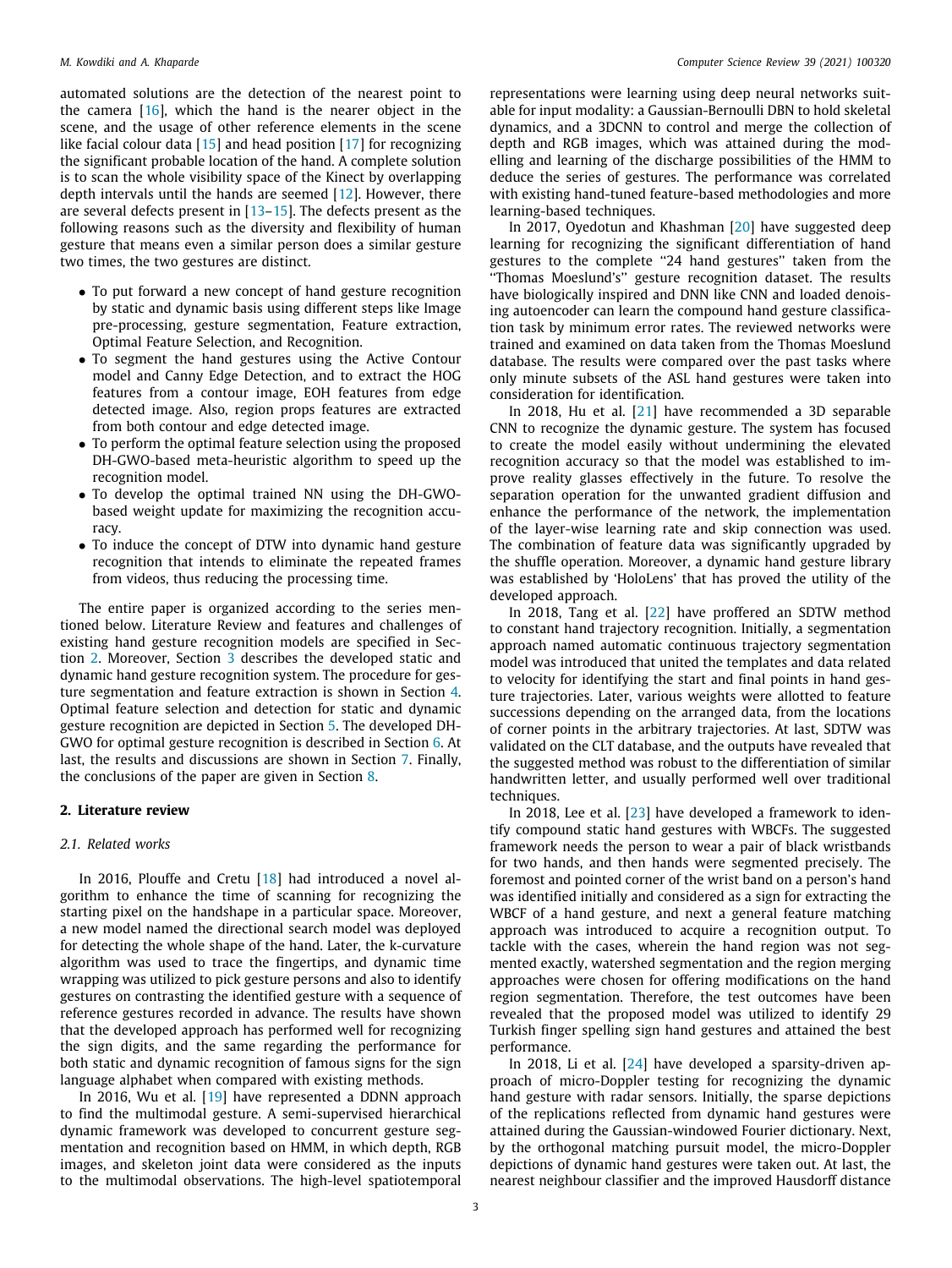were united to identify the dynamic hand gestures depending on the sparse micro-Doppler representations. The tests were performed with the real radar data, which has shown that the recognition accuracy provided by the suggested approach was best, based on the principal component evaluation and deep CNN with the minimum training dataset.

In 2019, Tang et al. [\[25\]](#page-16-13) have merged image entropy as well as density clustering for using the keyframes from the video of hand gesture for feature extraction that enhanced the identification efficiency. Furthermore, a feature fusion approach was introduced for enhancing the feature representation that increases the recognition of the performance. To evaluate the proposed method in a ''wild'' environment, two latest datasets such as HandGesture and Action3D datasets were established. Finally, the evaluated tests exhibited that the suggested method has attained the best outcomes on ''Northwestern University, Cambridge, HandGesture and Action3D hand gesture datasets''.

#### <span id="page-3-0"></span>*2.2. Review*

Though there are many static and dynamic modes of hand gesture recognition methodologies, many learning strategies are still in need of attaining hand gesture recognition accuracy. A few of the features and challenges are described in [Table 1.](#page-4-0) Among them, the k-curvature algorithm  $[18]$  k-curvature algorithm is a low complex method, and DTW [\[18\]](#page-16-6) is very easy to train. But, DTW requires more effort to identify the optimal time alignment path. SVM[[25](#page-16-13)] are good when they did not have any idea on the data, and Works well even with unstructured data. Though, it is having some disadvantages like selecting a good kernel function is critical, and requires more training time for huge datasets. CNN[[20](#page-16-8)[,21\]](#page-16-9) has weight sharing feature, has automatic feature extraction, has high accuracy, and it simplifies computation to a great extent without losing any information. Yet, there are some conflicts like it is computationally expensive, requires more training data, it is comparatively slow, and the hyper-parameter is non-trivial. SDTW [\[22\]](#page-16-10) handles the sequences of various lengths and has high recognition accuracy. Though, the method is more complicated. Watershed Segmentation [\[23](#page-16-11)] requires less computational time, it is simple and fast. Yet, it provides excessive over segmentation. DDNN [\[19\]](#page-16-7) learns high-level features from the data in an incremental manner, and has high efficiency. Still, it uses black box testing. The orthogonal Matching Pursuit algorithm [\[24\]](#page-16-12) reduces the complexity, and it is flexible and has high efficiency. However, it requires more number of inner product operations. Hence, the above specified challenges are taken into consideration in upcoming researches for improving the performance in recognizing the hand gestures in a precise manner.

# <span id="page-3-1"></span>**3. Developed static and dynamic hand gesture recognition system**

# <span id="page-3-2"></span>*3.1. Proposed architecture*

Researchers in the past years have been observing the high research interest in the growth of intuitive and natural user interfaces. This kind of interface has to remain undetectable for the users, permitting them to unobtrusively associate with an application, without any requirement of the specialized and costly tool. Moreover, they have to assist a natural association and be appropriate for the user by not impressing detailed calibration processes. Accordingly, they have to satisfy their task in real time with accuracy and produce strength against background clutter. These different necessitates and their intrinsic difficulty still generate major defects for researchers. The main aim of HCI is to enhance the interaction among the users and computers

by making the computer receptive to the user requirements. Moreover, HCI using a personal computer is not just restricted to mouse and keyboard interaction. Interaction among humans comes from various sensory modes such as speech, facial, body, gesture expressions. Being the ability to interact with the system naturally is becoming most significant in several fields of HCI. Since hand gestures compose a robust inter-human communication modality, they are taken into consideration and intuitive and convenient means to communicate among machines and humans, which validates the research communities interest in the growth and advancement of hand gesture techniques. One of the major significant capabilities of an effective user interface is thus its capacity for recognizing the static as well as dynamic hand gestures. The developed hand gesture recognition system is depicted in [Fig. 1](#page-4-1).

In the proposed architectural model, effective hand gesture recognition is developed with both static and dynamic datasets using ISL, which involves both static and dynamic images. The developed hand gesture recognition model consists of five steps such as (1) Image pre-processing, (2) gesture segmentation, (3) Feature extraction, (4) Optimal feature selection, and (5) Recognition. During the pre-processing phase, the images or the video frames are initially converted into greyscale images, and the contrast of the image is enhanced by histogram equalization. Further, the pre-processed image is applied to the segmentation procedure. In segmentation, the Active Contour model, and Canny edge detection algorithm is used. This approach is implemented for splitting the background and foreground regions accurately. Once the segmentation is done by an active contour model, further, canny edge detection is performed, which is an edge detection operator that employs a multi-stage algorithm for detecting a wide range of edges present in images. Once the segmentation is performed, both contour and edge detected images are taken, in which the HOG feature is extracted from contour images and the EOG feature is taken out from edge detected images. For decreasing the dimension of HOG and EOG features, a dimension reduction technique called PCA is adopted. Later, the region props features such as ''major and minor axis length, area, Euler number, equivalent diameter, bounding box, eccentricity, centroid, solidicity, extent, extrema, convex area, and orientation'' are extracted for both contour and edge detected images. Finally, all the extracted features are summed and then for selecting the unique feature providing distinct information with less correlation is obtained by an optimal feature selection method. Moreover, the hybridization of two meta-heuristic algorithms like DHOA and GWO termed as DH-GWO is used for optimal feature selection. Next, the recognition classifier named NN is used, in which the new training model is utilized for updating the network weight using the proposed DH-GWO. In dynamic type (videos), the time duration of both training and testing videos of specific gesture is wrapped for providing the discrete information based on distance metric with the help of the DTW approach, which is useful for eliminating the redundant or repeated frames existing in the video, and for decreasing the time utilization of testing. Finally, the output of the hand gestures recognition for images as well as video provides the output in the form of categorization of character or words.

#### <span id="page-3-3"></span>*3.2. Image description*

Let *HE<sup>I</sup>* be considered as the input hand gesture image or video for recognition. Here, the grey scale converted image is denoted as *HEgrey* and the contrast enhanced image by histogram equalization is denoted as *HEHist*. Moreover in gesture segmentation, the contour image is expressed as *HEcontour* and the canny-based edge detected image is expressed as *HEedge*. The combination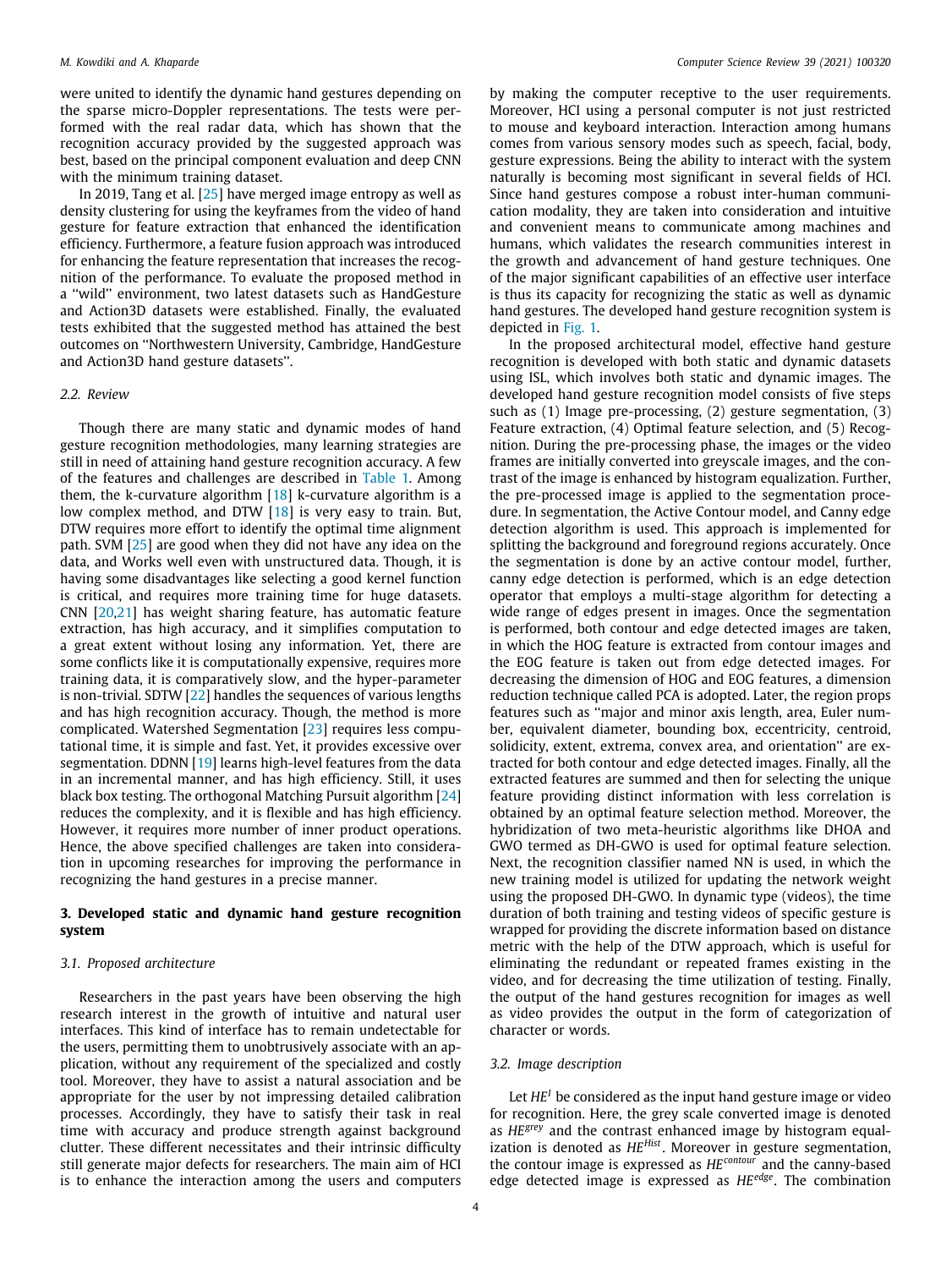#### **Table 1**

<span id="page-4-0"></span>Features and challenges of existing hand gesture recognition models.

| Author [citation]             | Methodology                                                    | Features                                                                                                         | Challenges                                                                                        |
|-------------------------------|----------------------------------------------------------------|------------------------------------------------------------------------------------------------------------------|---------------------------------------------------------------------------------------------------|
| Plouffe and Cretu<br> 18      | k-curvature algorithm and<br>Dynamic Time Warping<br>algorithm | • K-curvature is low complex<br>• DTW is easy to train.                                                          | • DTW requires more effort to identify the optimal<br>time alignment path.                        |
| Tang et al. $[25]$            | <b>SVM</b>                                                     | • SVM's are good when they did not have any idea<br>about the data.<br>• Works well even with unstructured data. | • Selecting good kernel function is critical.<br>• Requires more training time for huge datasets. |
| Hu et al. [21]                | <b>CNN</b>                                                     | • CNN has weight sharing feature.<br>• Has automatic feature extraction.                                         | • It is computationally expensive.<br>• Requires more training data.                              |
| Tang et al. [22]              | <b>SDTW</b>                                                    | • Handles the sequences of various lengths.<br>• Has high recognition accuracy.                                  | • More complication                                                                               |
| Lee et al. [23]               | Watershed Segmentation                                         | • Requires less computational time.<br>• It is simple and fast.                                                  | • Provides excessive over segmentation.                                                           |
| Wu et al. [19]                | <b>DDNN</b>                                                    | • Learns high-level features from the data in an<br>incremental manner.<br>• It has high efficiency.             | • Still uses black box testing.                                                                   |
| Li et al. [24]                | Orthogonal matching pursuit<br>algorithm                       | • Reduces the complexity.<br>• It is flexible and has high efficiency.                                           | • Requires more number of inner product<br>operations.                                            |
| Oyedotun and<br>Khashman [20] | <b>CNNs</b>                                                    | • It has high accuracy.<br>• It simplifies computation to great extent without<br>losing any information.        | • It is comparatively slow.<br>• Hyper-parameter tuning is non-trivial.                           |



Fig. 1. Architectural model of proposed static and dynamic hand gesture recognition.

<span id="page-4-1"></span>of dimension reduced HOG feature and region props features of contour image is represented as *FZ*<sup>1</sup> and the combination of dimension reduced EOH feature and region props features of the edge detected image is represented as  $FZ_2$ . Finally, the optimally selected features of *FZ*<sub>1</sub> and *FZ*<sub>2</sub> is denoted as *FZ*<sup>optimal</sup>.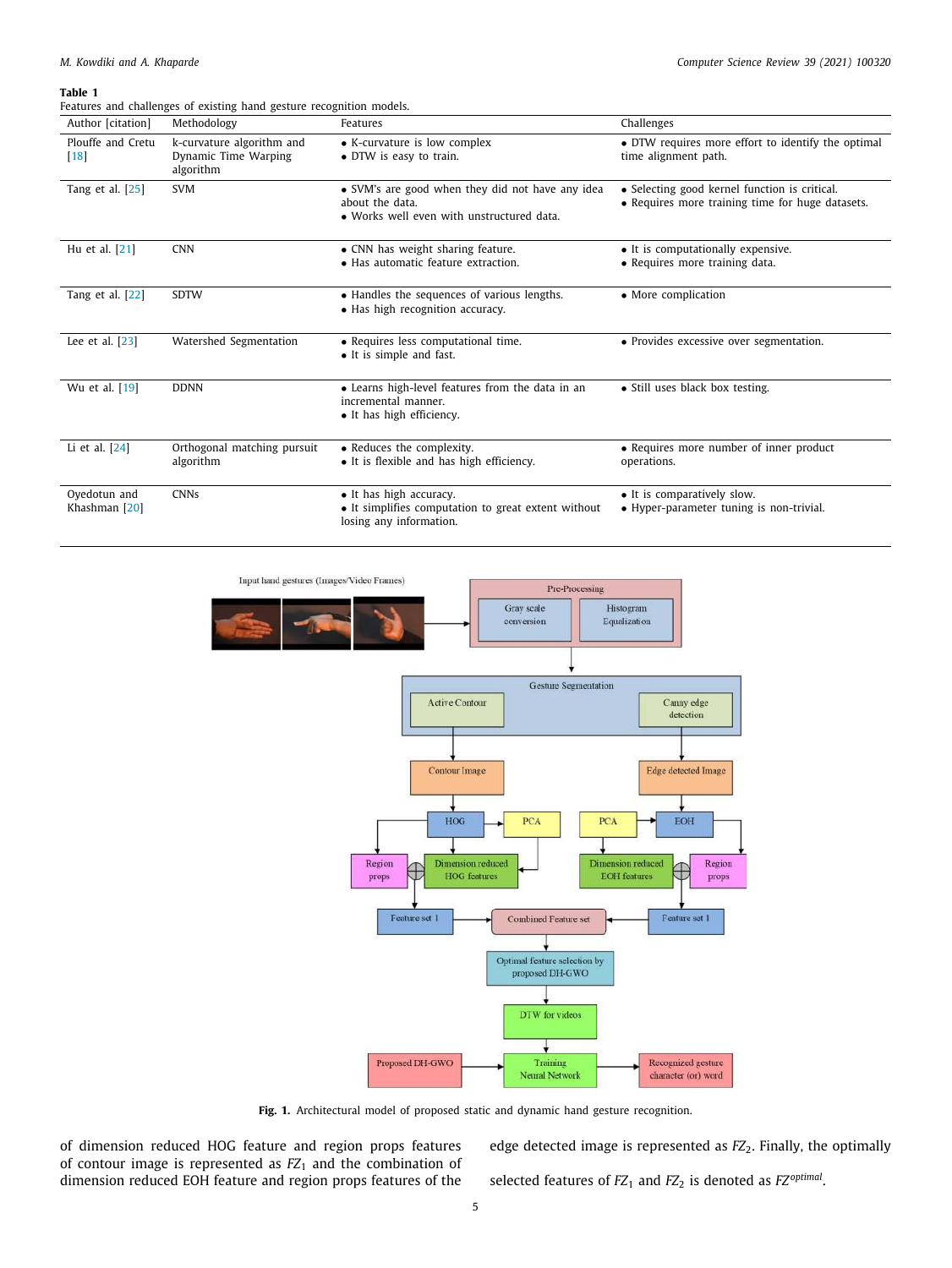## <span id="page-5-0"></span>*3.3. Image preprocessing*

In the developed hand gesture recognition model, the image pre-processing is done by greyscale conversion and histogram equalization.

(a) **Grey scale conversion**: To form grey scale image, the colour intensity  $E^J$  of all pixels in colour image  $HE^I$  to all the trees in the random forest. At each node of the tree, the set of pixels are split for the stored binary test  $\phi^*$ , and passed either to the left or right of the child node until reaching a leaf node. By sending through *i*th pixel in all trees in the forest, *i*th pixel ends in a set of leaf nodes *LF<sup>i</sup>* . The maintained values in *LF<sup>i</sup>* are the leaf node  $\hat{\mathit{l}}^l$  and the covariance matrix  $\sum^l$ . With these values, the conversion of RGB colours of *i*th pixel to grey scale value *GV<sup>i</sup>* , the mathematical equation is denoted in Eq. ([1](#page-5-3)).

$$
GV^{i} = \sum_{l \in LF_{i}} \omega^{l} dec \left(\hat{l}^{l}\right)
$$
\n(1)

In Eq. [\(1](#page-5-3)), the normalized decimal value of  $\hat{I}^l$  is denoted as *dec*  $(\hat{I}^l)$ , and  $\omega^l$  denotes the confidence weight, defined by  $\omega^l =$ 1 *Trace*(∑*<sup>l</sup>* ) . Thus the grey scale image *HEgrey* is obtained.

(b) **Histogram equalization**: This technique [\[26\]](#page-16-14) is used to change the intensity of an image for enhancing the image brightness. Consider *HEgrey* as the known image using *k<sup>l</sup>* by *k<sup>m</sup>* matrix of integer pixel intensities among 0 to 1, and *PIV* denotes the number of possible intensity values, regularly 256. Eq. ([2](#page-5-4)) denotes the normalized histogram *NH* of  $E^J$  with a bin for each possible intensity.

$$
NH = \frac{number \ of \ pixels \ with \ density \ he}{total \ number \ of \ pixels} \tag{2}
$$

In Eq. [\(2\)](#page-5-4), *he* = 0, 1, ..., *PIV* − 1. Eq. ([3\)](#page-5-5) denotes the histogram equalized image, which is denoted as  $E^J_{Hist}$ , in which the term *floor*() rounds down to the closer integer.

$$
E_{Hist}^J = floor((PIV - 1) \sum_{he=0}^{E_{grey(i,K)}^J} NH)
$$
\n(3)

Thus, the final pre-processed image by histogram equalization is denoted as  $E_{\text{Hist}}^J$  and this is used for the segmentation process.

## <span id="page-5-1"></span>**4. Procedure for gesture segmentation and feature extraction**

## <span id="page-5-2"></span>*4.1. Gesture segmentation*

In this section, segmentation is done using active contour models, and canny edge detection.

**Active contour model:** It [\[27\]](#page-16-15) is determined as the energy minimizing spline that has the capacity of detecting different features in an image. The curve is a flexible curve, which is robustly altered in required objects or edges in the image, which consists of a set of control points that are associated with straight lines. In addition to this, whether the active contour is opened or closed curve is also checked. The active contour model is defined by Eq.  $(4)$ .

$$
\vec{w}(n) = (\vec{x}(n), \vec{y}(n))
$$
\n(4)

In the above equation, the term  $x(n)$  and  $y(n)$  indicates the co-ordinates of *x* and *y*, the control point's normalized index is denoted as *n*. Moreover, the energy function, which gives information regarding active contours that consists of external and internal energy. Internal energy makes the curve compact and constrained its acuminous deflections. Later, the external forces make the curve in the direction of the border of the object. The

internal energy is denoted in Eq.  $(5)$  $(5)$ , in which the adjustable constant is denoted as  $\alpha$  that specifies the continuity, and the adjustable constant referring to contour curving is indicated by  $β$ . The elastic and bending energies are denoted in Eqs. [\(6](#page-5-8)) and ([7](#page-5-9)).

<span id="page-5-7"></span>
$$
ENGint = ENGelas + ENGbnd = \alpha (n) \left| \frac{dw}{dn} \right|^2 + \beta (n) \left| \frac{d^2 w}{dn^2} \right|
$$
 (5)

<span id="page-5-8"></span>
$$
ENC^{elas} = \int_{n} \alpha \left(\vec{w}\left(n\right) - \vec{w}\left(n-1\right)\right)^{2} dn
$$
 (6)

<span id="page-5-9"></span>
$$
EN^{bnd} = \int_{n} \beta \left(\vec{w} \left(n-1\right) - \vec{w} \left(n\right) + \vec{a} \left(n+1\right)\right)^{2} dn \tag{7}
$$

<span id="page-5-3"></span>Moreover, Eq. ([8](#page-5-10)) indicates the minimized functional energy, in which the curve's internal energy is denoted as *ENG*int, the picture energy is indicated by *ENGimg* , and the external limitations are denoted as *ENG<sup>con</sup>*.

<span id="page-5-10"></span>
$$
ENC_{\text{snake}}^{*} = \int_{0}^{1} ENG^{\text{snake}} \left( w \left( n \right) \right) \, dn =
$$
\n
$$
\int_{0}^{1} \left\{ ENG^{\text{int}} \left( w \left( n \right) \right) + ENG^{\text{img}} \left( w \left( n \right) \right) + ENG^{\text{con}} \left( w \left( n \right) \right) \right\} \, dn \right\}
$$
\n
$$
(8)
$$

Thus, the image from active contour-based gesture segmentation is denoted as *HEcontour* .

<span id="page-5-4"></span>**Canny edge detection:** This method [\[28](#page-16-16)] is a significant approach for extracting structural data, which noticeably decreases the amount of information to be processed. It is also called as optimal detector, which aims for fulfilling the three normal scenarios of edge detection. The variance among the real and the detected edge pixels have to be minimized. The detected edge must be marked only once not several times. The steps of canny edge detection algorithm are given below.

<span id="page-5-5"></span>1. By using a filter, the noise present in the image is eliminated. Here, the Gaussian filter is employed for eliminating the noise. For example, the Gaussian kernel filter of size 5 is denoted in Eq. ([9](#page-5-11)).

<span id="page-5-11"></span>
$$
KR = \frac{1}{159} \begin{bmatrix} 2 & 4 & 5 & 4 & 2 \\ 4 & 9 & 12 & 9 & 4 \\ 5 & 12 & 5 & 12 & 5 \\ 4 & 9 & 12 & 9 & 4 \\ 2 & 4 & 5 & 4 & 2 \end{bmatrix}
$$
(9)

2. A gradient image needs to be found. Gradients along *x* and *y* directions are computed by the convolution masks of 3  $\times$  3 sizes is given in Eqs. ([10](#page-5-12)), and [\(11\)](#page-5-13).

<span id="page-5-12"></span>
$$
Gr_x = \begin{bmatrix} -1 & 0 & +1 \\ -2 & 0 & +2 \\ -1 & 0 & +1 \end{bmatrix}
$$
 (10)

<span id="page-5-13"></span><span id="page-5-6"></span>
$$
Gr_{y} = \begin{bmatrix} -1 & -2 & -1 \\ 0 & 0 & 0 \\ +1 & +2 & +1 \end{bmatrix}
$$
 (11)

3. Moreover, the gradient strength and direction of edges are computed as per Eqs.  $(12)$  $(12)$  $(12)$ , and  $(13)$  $(13)$  $(13)$ . In this  $Gr_x$  and  $Gr_y$  are the gradients along with the directions of *x* and *y*.

<span id="page-5-14"></span>
$$
Gr = \sqrt{Gr_x^2 + Gr_y^2}
$$
 (12)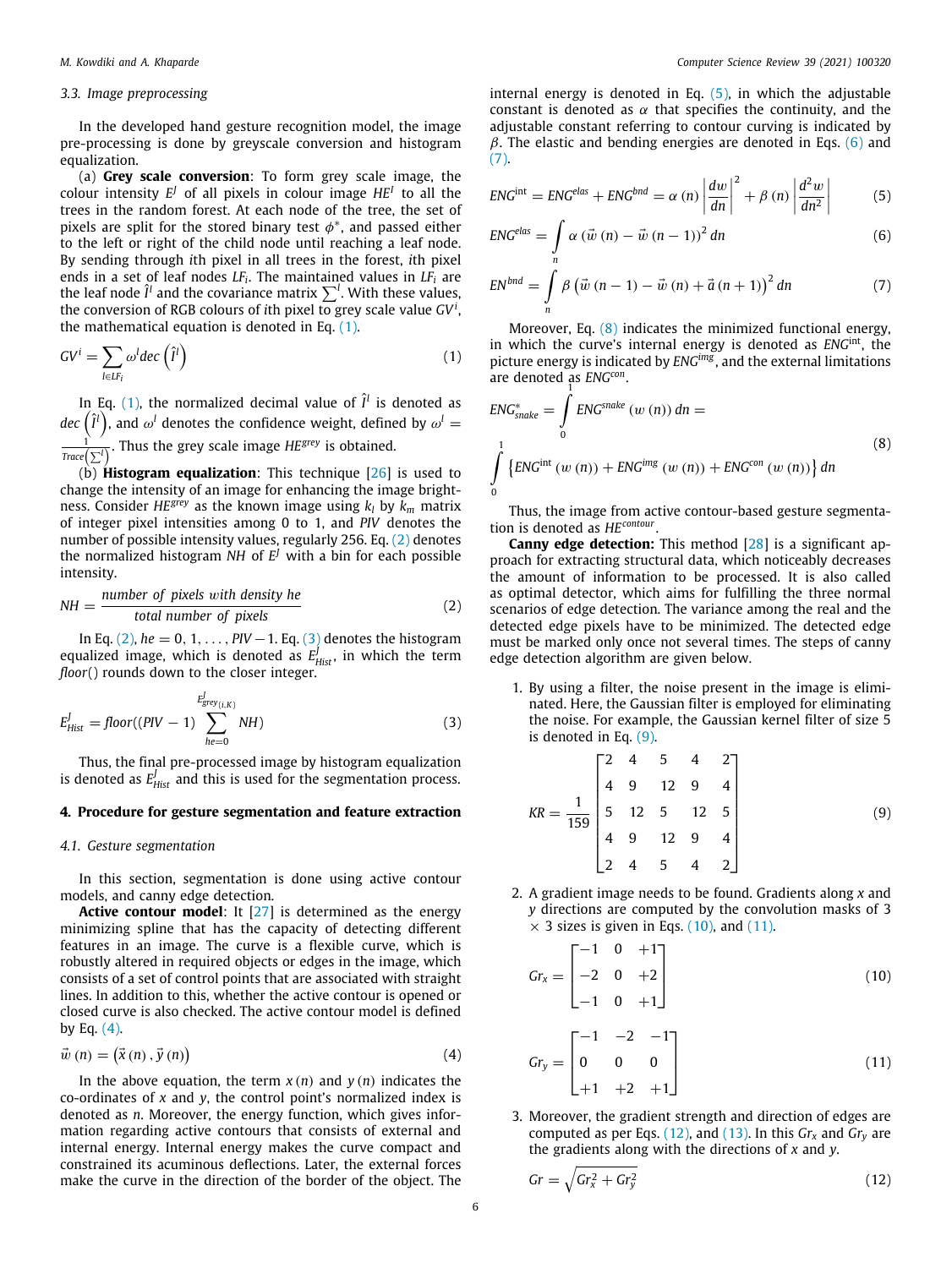$$
\theta = \arctan\left(\frac{Gr_y}{Gr_x}\right) \tag{13}
$$

4. The last step of this model uses two thresholds: those are called as upper and lower. When the pixel gradient value is more than the upper threshold, the respective pixel is taken as an edge pixel. When the pixel gradient value is less than the lower threshold, the pixel is rejected. When the pixel gradient value is between the upper and lower thresholds, the pixel will be accepted only when it is associated with the pixel, which is exceeding the upper threshold.

After the segmenting the edge of the hand gestures by the canny edge detection algorithm, the image is represented as *HEedge* .

# <span id="page-6-0"></span>*4.2. Feature extraction*

The feature extraction is performed with the two segmented images. One is a contour image *HEcontour*, and the other is edge detected image *HEedge*. Initially, the HOG feature is extracted from *HEcontour* and EOH features are extracted from *HEedge* .

**HOG features:** It[[29](#page-16-17)] is the local object appearance and the shape of an image is determined using the distribution of density distribution of gradients. Moreover, the application of the HOG feature description is attained by splitting an image into small regions named a cell. Each cell in this descriptor compiles a histogram of gradient direction to the pixel present in the cell. Also, this approach consists of four steps to extract the object. Initially, the first step is used to compute the gradient values by implementing 1-D centred for acquiring the point of different derivative mask in the direction of vertical or horizontal as given in Eqs.  $(14)$  $(14)$  $(14)$  and  $(15)$ , respectively.

$$
K_{y} = \begin{bmatrix} 1 \\ 0 \\ -1 \end{bmatrix} \tag{14}
$$

$$
K_{x} = \begin{bmatrix} -1 & 0 & 1 \end{bmatrix} \tag{15}
$$

When the object image is denoted as Im, the terms *x* and *y* derivatives can be acquired by the convolution operation, which is denoted in Eq. [\(16\)](#page-6-4). To compute the magnitude of the gradient and the corresponding equation is denoted in Eq. [\(17](#page-6-5)), and the gradient orientation is given by Eq. ([18](#page-6-6)).

$$
\operatorname{Im}_x = \operatorname{Im}_x * K_x; \tag{16}
$$

$$
\text{Im}_y = \text{Im}_y * K_y;
$$
\n
$$
\text{Im}_z = \sqrt{\text{Im}_z^2 + \text{Im}_z^2}
$$
\n(17)

$$
|HG| = \sqrt{\mathrm{Im}_x^2 + \mathrm{Im}_y^2} \tag{17}
$$

$$
\theta = \arctan \frac{\text{Im}_y}{\text{Im}_x} \tag{18}
$$

The other step is the spatial orientation binning, which has a function for acquiring the result of cell histogram by a voting procedure. In the final phase, block normalization is done by the L2 norm, which is denoted in Eq. ([19](#page-6-7)).

$$
bn = \frac{bn}{\sqrt{\|bn\|^2 + \varepsilon^2}}\tag{19}
$$

Hence,  $FZ^{HOG}$  are the finally extracted HOG features from the contour image *HEcontour* .

**EOH features:** It [\[30\]](#page-16-18) is a gradient-orientation based feature. EOH employs multiple 1-D features and each feature characterizes one orientation to a single block at a time. Therefore, the

<span id="page-6-1"></span>EOH feature is combined with a boosted cascade algorithm for effective weak learner selection. The computation of EOH features starts by performing edge detection in an image. The gradient magnitude *HG* (*x*, *y*) and the gradient orientation  $\theta$  (*x*, *y*) at the point  $(x, y)$  in an image Im is calculated by Eqs.  $(20)$  $(20)$  $(20)$  and  $(21)$ , respectively.

<span id="page-6-8"></span>
$$
HG(x, y) = \sqrt{HG_x(x, y)^2 + HG_y(x, y)^2}
$$
 (20)

<span id="page-6-9"></span>
$$
\theta(x, y) = \arctan\left(\frac{HG_y(x, y)}{HG_x(x, y)}\right)
$$
\n(21)

In the above equations, the term *HGim* (*x*, *y*) is the gradients at the point  $(x, y)$  that can be found using Sobel masks is denoted in Eqs. ([22](#page-6-10)) and [\(23\)](#page-6-11), respectively. The gradient orientation is evenly split into *L* bins and the gradient orientation histograms *EH*<sub>L</sub> (*Bn*<sub>*im*</sub>) in each bin *l* of block *Bn*<sub>*im*</sub> are acquired using Eqs. [\(24\)](#page-6-12) and ([25](#page-6-13)), respectively.

<span id="page-6-10"></span>
$$
HG_x(x, y) = Sobel_x * Im(x, y)
$$
\n(22)

$$
HG_y(x, y) = Sobel_y * Im(x, y)
$$
\n(23)

<span id="page-6-12"></span><span id="page-6-11"></span>
$$
EH_L(Bn_{im}) = \sum_{(x,y)\in Bn_{im}} \psi_L(x,y) \tag{24}
$$

<span id="page-6-13"></span>
$$
\psi_L(x, y) = \begin{cases} HG(x, y) & \theta(x, y) \in bn_l \\ 0 & \text{Otherwise} \end{cases}
$$
 (25)

A set of *L* EOH features of a single block is determined as the ratio of bin value of a single orientation to the sum of all the bin values as denoted in Eq. [\(26\)](#page-6-14).

<span id="page-6-14"></span>
$$
EOH_{Bn_{im}}^k = \frac{EH_l (Bn_{im}) + \varepsilon}{\sum_{j=1}^L EH_j (Bn_{im}) + \varepsilon}
$$
\n(26)

Thus, the features  $FZ^{EOH}$  is the features extracted from the edge detected image *HEedge* .

<span id="page-6-3"></span><span id="page-6-2"></span>**Dimension reduced HOG and EOH feature by PCA** [[31](#page-16-19)]: For decreasing the dimension of features, the dimensionality reduction approach named PCA is used once the feature extraction process is performed. The features *FZ HOG* and *FZ EOH* are considered for dimension reduction. PCA[[31](#page-16-19)] is the dimension reduced feature that employed a basic arithmetical standard to convert many possible interrelated restrictions into an unimportant count of variables known as major constituents. Also, it is an arithmetic representation that produces extensive feature depictions. The main objective of this PCA is to reduce the dimension of huge data space, which is needed to represent the data creatively. This takes place when a robust association presents between defined constraints. The job of PCA is to have the ability to remove redundant information, prediction, feature extraction, and data compression. The mathematical representation of PCA is shown below.

<span id="page-6-6"></span><span id="page-6-5"></span><span id="page-6-4"></span>1. Mean: Consider  $N_1, N_2 \cdots N_n$  denotes the arbitrary parameters for a sample of size *n*. The arbitrary constraint is denoted in Eq. ([27\)](#page-6-15) that is the average of the dataset.

<span id="page-6-15"></span>
$$
\overline{N} = \frac{1}{n} \sum_{i=1}^{n} N_i
$$
\n(27)

<span id="page-6-7"></span>2. Standard Deviation: The distance from the database denotes a specific point that has to be indicated for analysing standard deviation. The computation of the square of the distance from each point of the data to the average of the set is performed. The sum of the whole values is given in Eq. [\(28\)](#page-6-16) and later divided by the whole numbers existing in the set.

<span id="page-6-16"></span>
$$
SD = \sqrt{\frac{1}{n} \sum_{i=1}^{n} (N_i - \overline{N})^2}
$$
\n(28)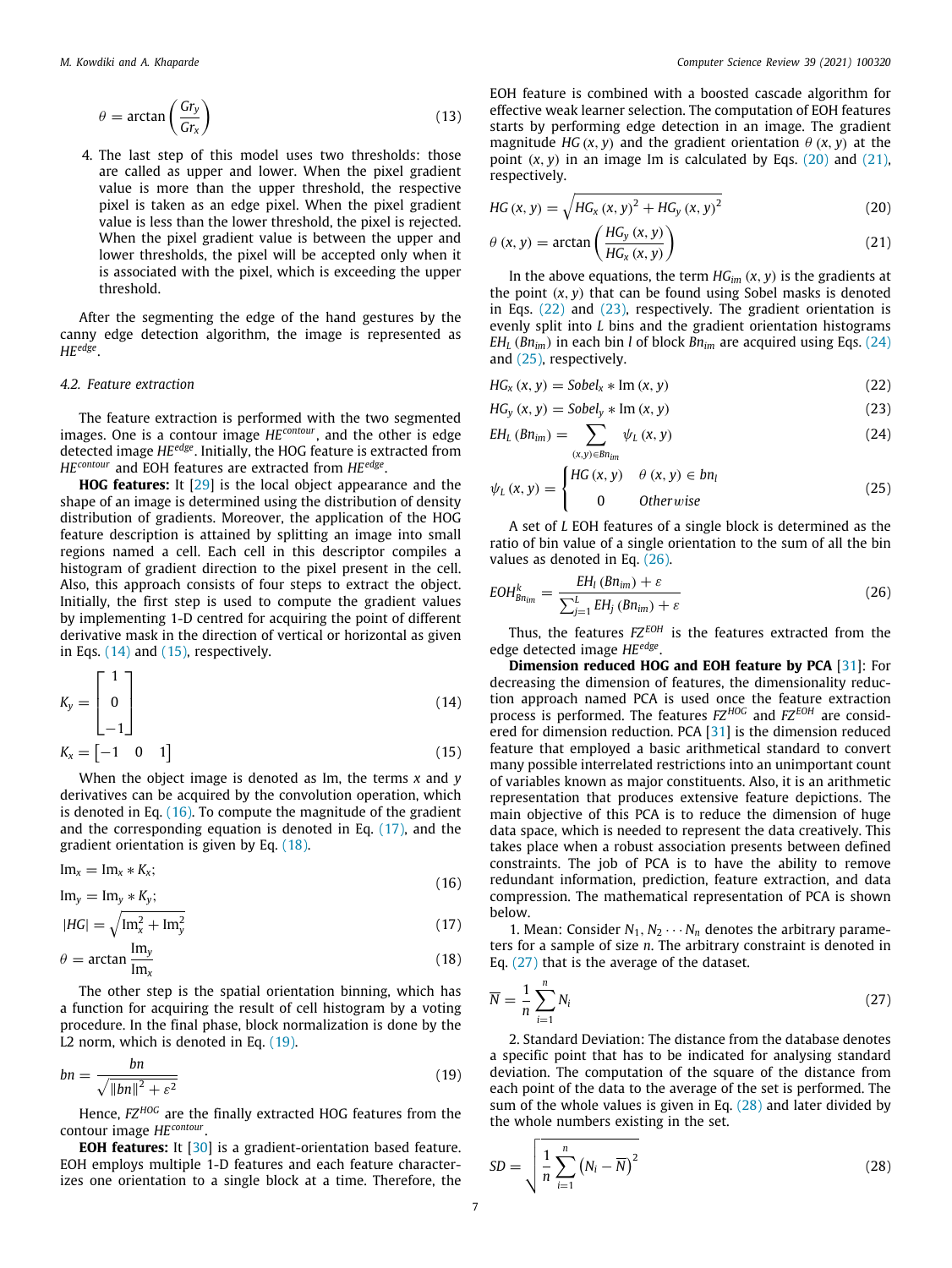3. Covariance: The configuration of this is approximately similar to the variance configuration. If the properties of *N<sup>i</sup>* and *R<sup>i</sup>* for  $i = 1, 2, \ldots, n$  are evaluated, the sample variances of *N* and *R* is denoted in Eq. [\(29\)](#page-7-4).

$$
Cov(N, R) = \frac{\sum_{i=1}^{n} (N_i - \overline{N}) (R_i - \overline{R})}{n}
$$
\n(29)

4. Eigen values and Eigen vectors of a matrix: It is required to identify the eigen values and eigen vectors. If *S* is a  $n \times n$ matrix, the term  $N \neq 0$  is an eigenvector of *S*, where the scalar is indicated by  $\lambda$  and  $N \neq 0$  according to Eqs. [\(30](#page-7-5)) and ([31\)](#page-7-6).

$$
[S][N] = \lambda X \tag{30}
$$

 $\det ([S | - \lambda Y = 0])$  (31)

The dimension reduced HOG features by PCA are represented as  $FZ_{PCA}^{HOG}$  and the dimension reduced EOH features by PCA is represented as  $FZ_{PCA}^{EOH}$ .

**Region props:** The region props features such as major and minor axis length, area, Euler number, equivalent diameter, bounding box, eccentricity, centroid, solidicity, extent, extrema, convex area, and orientation are considered in the proposed model.

(a) Major axis length: ''The length (in pixels) of the major axis of the ellipse that has the same second-moments as the region''.

(b) Minor axis length: ''The length (in pixels) of the minor axis of the ellipse that has the same normalized second central moments as the region''.

(c) Area: ''The actual number of pixels in the region''.

(d) Euler Number: ''It is equal to the number of objects in the region minus the number of holes in those objects''.

(e) Equivalent diameter: ''The diameter of a circle with the same area as the region''.

(f) Bounding Box: ''It is the smallest rectangle containing the region''.

(g) Eccentricity: ''The eccentricity is the ratio of the distance between the foci of the ellipse and its major axis length. The value is between 0 and 1''.

(h) Centroid: ''The centre of mass of the region. Note that the first element of Centroid is the horizontal coordinate (or xcoordinate) of the centre of mass, and the second element is the vertical coordinate (or y-coordinate). All other elements of Centroid are in order of dimension''.

(i) Solidicity: ''The proportion of the pixels in the convex hull that are also in the region''.

(j) Extent: ''The proportion of the pixels in the bounding box that are also in the region''.

(k) Extrema: ''The extrema points in the region are defined by each row of the matrix contains the x- and y-coordinates of one of the points''.

(l) Convex area: ''It defines the number of pixels in a convex image''.

(m) Orientation: ''The angle (in degrees) between the x-axis and the major axis of the ellipse that has the same secondmoments as the region''.

Moreover, the region props features of the contour image and edge detected image is denoted as  $FZ<sub>props</sub>$  and  $FZ<sub>props</sub>$ , respectively. Hence, *FZ*<sup>1</sup> is the feature set 1 with the combination of dimension reduced HOG features and region props features of contour image as shown in Eq. [\(32\)](#page-7-7). Similarly, *FZ*<sub>2</sub> is considered as the feature set with the combination of dimension reduced EOH features and region props features of the edge detected image as mentioned in Eq. ([33](#page-7-8)).

$$
FZ_1 = FZ_{PCA}^{HOG} + FZ_{props}^{contour}
$$
\n(32)

$$
FZ_2 = FZ_{PCA}^{EOH} + FZ_{props}^{edge}
$$
\n(33)

Finally, *FZ*∗ attains the combined feature set based ob Eq. [\(34\)](#page-7-9) with the summation of *FZ*<sub>1</sub> and *FZ*<sub>2</sub>.

<span id="page-7-9"></span>
$$
FZ^* = FZ_1 + FZ_2 \tag{34}
$$

<span id="page-7-4"></span>From the collection of feature set *FZ*∗ , the optimal features *FZ<sup>optimal</sup>* has to be selected with the help of a hybrid DH-GWO algorithm.

# <span id="page-7-0"></span>**5. Optimal feature selection and detection for static and dynamic gesture recognition**

# <span id="page-7-5"></span><span id="page-7-1"></span>*5.1. Optimal feature selection*

<span id="page-7-6"></span>The optimal feature selection is done by the proposed DH-GWO. The entire features *FZ*∗ is taken by the proposed DH-GWO, and the optimal features *FZ optimal* are generated.

#### <span id="page-7-2"></span>*5.2. Dynamic time warping*

In the dynamic image (video), the training and testing should involve a few numbers of frames that are giving different information. Hence, the frames with repeated information are removed, which have less difference from the previous frame. The combined feature set should be considered for all frames taken for a single video. The DTW[[18](#page-16-6)] model computes the disparity among two data series obtained at distinct times. A matrix consisting of the Euclidean distances at aligned points over two series is employed for measuring the minimal cost among the two series. Moreover, the selection of the direction to the shortest path is linked with certain rules and regulations. In specific, the movement is limited to vertical, horizontal, and diagonal directions. A weight is linked to each of these directions and the shortest path has to be inferior for a threshold to the two series that are required to be assumed as equivalent.

#### <span id="page-7-3"></span>*5.3. Optimized neural network*

The optimally selected features  $FZ^{optimal}$  is subjected to the optimized NN[[32](#page-16-20)] for hand gesture recognition using both static as well as dynamic data. The structure of the NN consists of input, output, and hidden layers. The hidden layer's outcome is required for measuring the final outcome of the network.

<span id="page-7-10"></span>
$$
\overline{G}^{(G)} = af \left( \widetilde{S}_{(\hat{T}q)}^{(G)} + \sum_{p=1}^{In(op)} \widetilde{S}_{(pq)}^{(G)} FR_i^* \right)
$$
(35)

In Eq. [\(35](#page-7-10)), the activation function is denoted as *af* , and the number of input neurons is indicated by *In* (*op*). The bias weight to the hidden neuron is denoted as  $\widetilde{S}^{(G)}_{(\hat{T}q)}$  $\chi^{(0)}_{(\hat{T}q)}$  and the weight from the input neuron to the hidden neuron is denoted as  $\widetilde{S}^{(G)}_{(pq)}$ . The input and the hidden neurons are denoted as *p* and *q*, respectively. The input features are denoted as *FR*∗ *i* . The result of the output layer is expressed in Eq. [\(36\)](#page-7-11).

<span id="page-7-11"></span>
$$
\hat{H}_r = af\left(\widetilde{S}_{(\hat{T}r)}^{(H)} + \sum_{q=1}^{hdn} \widetilde{S}_{(qr)}^{(H)} \overline{G}^{(G)}\right)
$$
\n(36)

<span id="page-7-8"></span><span id="page-7-7"></span>In the above equation, the count of hidden neurons *hdn* and the output neurons are denoted as *r*. The bias weight from the output neuron is denoted as  $\widetilde{S}^{(H)}_{(\hat{T}r)}$  $\frac{f^{(II)}(r)}{f^{(II)}(r)}$  and the weight from the hidden and the output neurons are indicated by  $\widetilde{S}^{(H)}_{(qr)}$ . The weight function  $S_{weu}^{NN} =$  $\left\{ \widetilde{S}_{(\hat{T}q)}^{(G)}\right\}$ (G)  $\widetilde{S}^{(H)}_{(\hat{T}q)}, \widetilde{S}^{(H)}_{(\hat{T}r)}$  $\{G^{(H)}_{(\hat{T}_r)}, \widetilde{S}^{(G)}_{(pq)}, \widetilde{S}^{(H)}_{(qr)}\}$  is chosen optimally for producing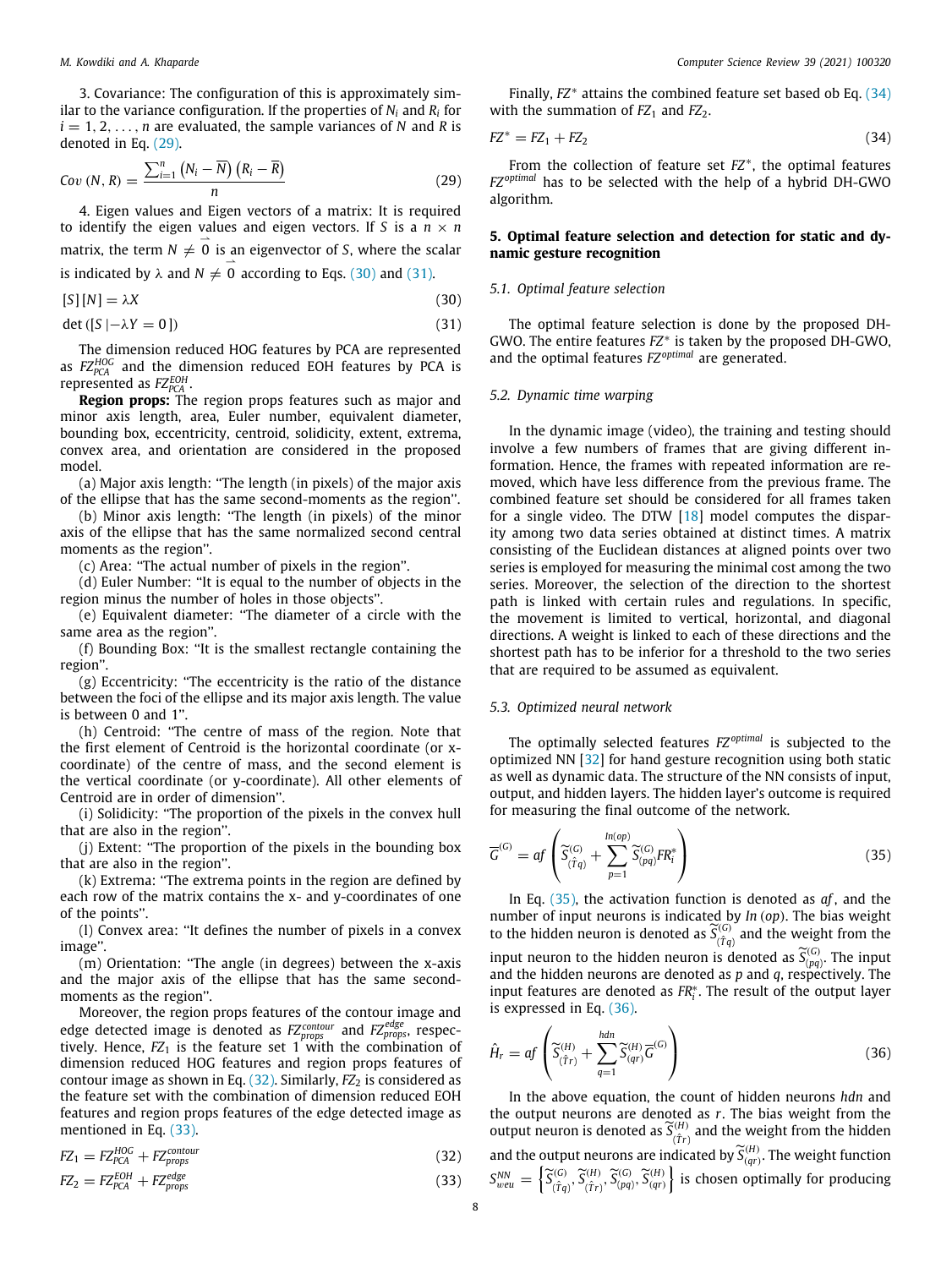

<span id="page-8-8"></span>**Fig. 2.** Solution encoding for feature selection and classification.

better training in NN with minimum error variance as shown in Eq. ([37\)](#page-8-5).

$$
FR2 = \underset{\left\{S_{well}^{NN}\right\}}{\arg \, Min} \sum_{r=1}^{H(op)} \left| H_r - \hat{H}_r \right| \tag{37}
$$

In Eq.  $(3)$ , the actual and the predicted outcome is denoted as  $H_r$  and  $H_r$ , respectively.

# <span id="page-8-0"></span>**6. Developed Deer hunting-based Grey Wolf optimization for optimal gesture recognition**

# <span id="page-8-1"></span>*6.1. Objective model*

The main objective model of the proposed hand gesture recognition is to maximize the recognition accuracy. The term accuracy is the ''ratio of the observation of exactly predicted to the whole observations''. The formula for accuracy is shown in Eq. [\(38\)](#page-8-6), where *TR<sup>P</sup>* , *TR<sup>N</sup>* denotes the true positives, and true negatives, respectively. Moreover, *FA<sup>P</sup>* and *FA<sup>N</sup>* are false positives and false negatives, respectively.

$$
Acc = \frac{TRP + TRN}{TRP + TRN + FAP + FAN}
$$
\n(38)

The optimal feature selection and optimal trained NN for recognition are performed by the proposed DH-GWO. Hence, the objective model is defined in Eq. [\(39\)](#page-8-7)

$$
Ob = \underset{\left\{ FZ_1^{optimal}, FZ_2^{optimal}, \dots, FZ_{VE}^{optimal}, S_{WE}^N \right\}}{\arg Max} \quad (Acc)
$$
\n
$$
(39)
$$

#### <span id="page-8-2"></span>*6.2. Solution encoding*

The optimal feature selection and the optimal trained classification takes the features and weight function as input that is to be optimized by the proposed DH-GWO. The solution encoding of the proposed optimization is shown in [Fig. 2](#page-8-8).

In [Fig. 2,](#page-8-8) *VE* indicates the total number of features. The minimum and maximum bounding limit of feature selection are 0 and 1, in which 0 means the features are not selected, and 1 means they are selected.

# <span id="page-8-3"></span>*6.3. Conventional DHOA*

DHOA [\[33\]](#page-16-21) is inspired to chase the deer by the hunting behaviour of the human. Conventional DHOA aims to obtain the optimum position to shoot the deer. Moreover, conventional DHOA has some features that are quite complex to humans for hunting the deer. The visual power of the deer is five times more than human beings. The hunter's population is initialized by *po*. The mathematical equation is denoted in Eq. [\(40\)](#page-8-9). In this, the term *N* indicates the total count of hunters. The wind angle and the position angle of the deer are initialized to determine the best locations of the hunters. Consider circle as the search space, the wind angle follows the circle's circumference and the

corresponding equation is denoted in Eqs.  $(41)$  $(41)$  and  $(42)$  indicates the position angle.

$$
po = \{po_1, po_2, \ldots, po_N\} \quad 1 < a < N \tag{40}
$$

<span id="page-8-9"></span>
$$
\theta_{\text{tis}=2}\Pi\text{rd}\tag{41}
$$

<span id="page-8-11"></span><span id="page-8-10"></span>
$$
\phi_{\text{tis}} = \theta + \Pi \tag{42}
$$

In Eqs. ([41\)](#page-8-10) and [\(42](#page-8-11)), the term *rd* denotes the random number. The leader and the successor position are considered and they are expressed as *polr* and *posr*, respectively. The best solution of the hunter is chosen by the leader's position, and the next best solution is selected by the successor's position. Later, every hunter strives for being in the best location, and the process of update starts. Consequently, the encircling behaviour is given in Eq. ([43\)](#page-8-12).

<span id="page-8-12"></span><span id="page-8-5"></span>
$$
po_{tis+1} = po^{lr} - A \cdot b \cdot \left| B \times po^{lr} - po^{tis} \right| \tag{43}
$$

In the above equation, the coefficient vectors are indicated by *A* and *B*. Moreover, the random number is denoted as *b* based on wind angle and the values ranging from [0,2]. The coefficient vectors *A* and *B* are shown in Eqs. [\(44\)](#page-8-13) and [\(45\)](#page-8-14). Here, the parameter *d* ranging from  $[-1, 1]$ , and in Eq.  $(45)$ , the random number is represented as *c* and it lies in between 0 and 1. In update rule, the position angle is considered and the search space improvement is performed. Eq. ([46](#page-8-15)) refers to the angle of visualization of prey. The update process related to position angle is denoted in Eq. [\(47\)](#page-8-16) that is calculated based on the difference between the visual and the position angle.

<span id="page-8-14"></span><span id="page-8-13"></span>
$$
A = \frac{1}{4} \log \left( t \text{is} + \frac{1}{t \text{is}_{\text{max}}} \right) d \tag{44}
$$

<span id="page-8-16"></span><span id="page-8-15"></span>
$$
B = 2 \cdot c \tag{45}
$$

$$
vsa_{tis} = \frac{1}{8} \times rd \tag{46}
$$

<span id="page-8-6"></span>
$$
df_{\text{tis}} = \theta_{\text{tis}} - vsa_{\text{tis}} \tag{47}
$$

By using Eq.  $(48)$ , the update process of position angle in the next iteration is done. Moreover, the position update is performed by considering the position angle as shown in Eq. [\(50\)](#page-8-18).

<span id="page-8-17"></span><span id="page-8-7"></span>
$$
\phi_{tis+1} = \phi_{tis} + df_{tis} \tag{48}
$$

<span id="page-8-21"></span>
$$
po_{tis+1} = po^{lr} - b \cdot \left| \cos(e) \times po^{lr} - po_{tis} \right| \tag{49}
$$

During the exploration phase, the behaviour is taken by regulating the vector *B*. Thus, the position update is performed based on the position of the successor instead of the first best solution. The global search mathematical equation is denoted in Eq. ([50](#page-8-18)).

<span id="page-8-18"></span>
$$
po_{tis+1} = po^{sr} - A \cdot b \cdot \left| B \times po^{sr} - po_{tis} \right| \tag{50}
$$

In each iteration, the position update is performed until the best solution is obtained.

#### <span id="page-8-4"></span>*6.4. Conventional GWO*

The classical GWO [\[34\]](#page-16-22) is inspired by the hunting behaviour of wolves. These are also called as apex predators. They are mostly observed in sets including 5–12 in each cluster following leadership mechanism. The hierarchy of each set of wolves is divided into four classes like alpha  $\alpha$ , beta  $\beta$ , delta  $\delta$ , and omega  $\omega$ . The prey is encircled by the grey during hunting. This kind of behaviour is mathematically represented in Eqs. [\(51\)](#page-8-19) and ([52](#page-8-20)).

<span id="page-8-19"></span>
$$
EP = |C \cdot po_{py}(tis) - po(tis)| \qquad (51)
$$

$$
po(tis + 1) = po_{py}(tis) - D \cdot EP
$$
\n(52)

<span id="page-8-20"></span>In the above equations, the position vector of the prey is denoted as *popy*, and the coefficient vectors are expressed as *C*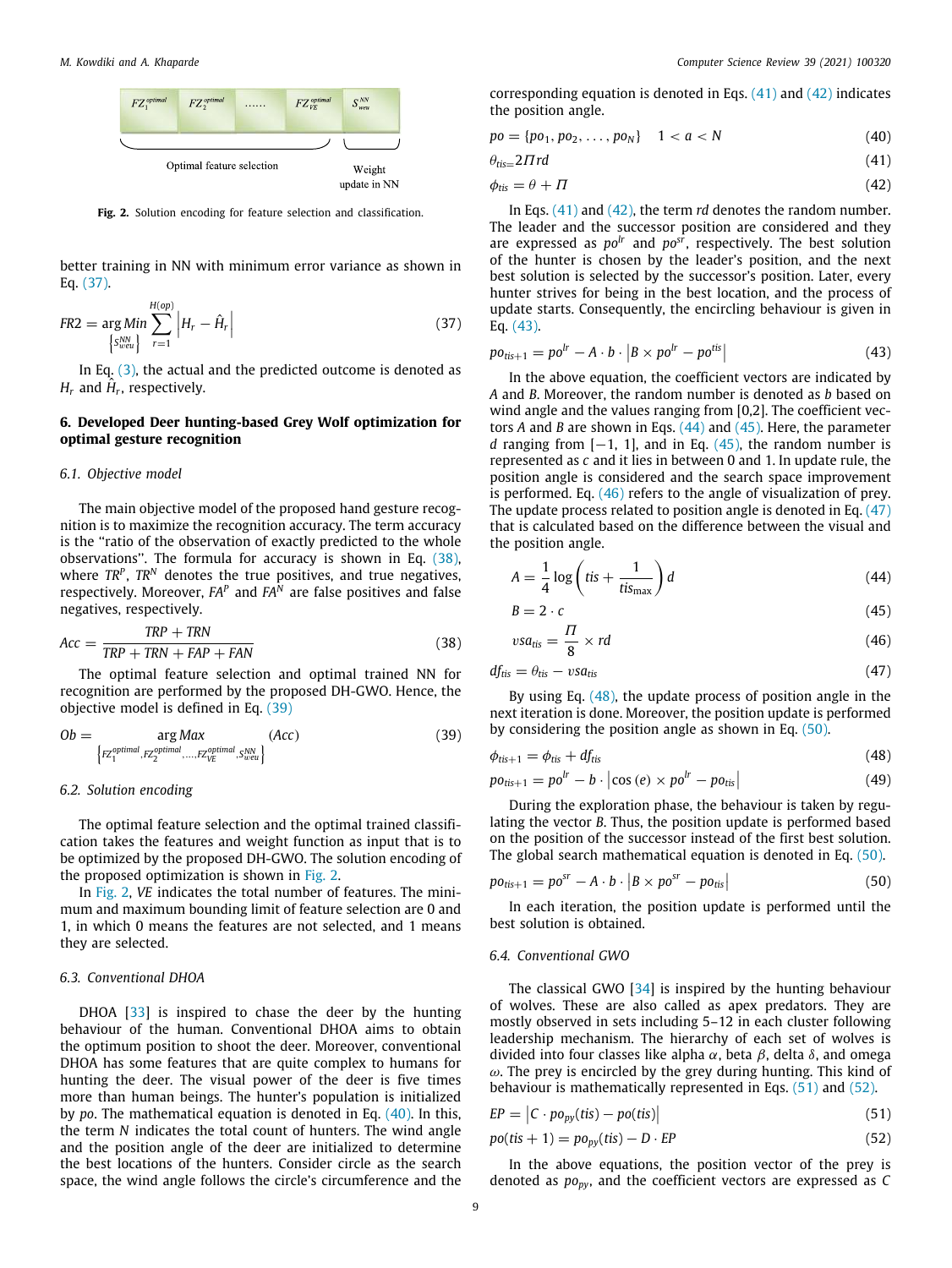and *D*. The coefficient vectors are computed by Eqs. ([53](#page-9-4)) and [\(54\)](#page-9-5). Here, the random numbers are denoted as *rad*<sub>1</sub> and *rad*<sub>2</sub>, these are ranging from 0 to 1. The components of *g* is decreased from 2 to 0 in the series of iteration.

$$
C = 2 \cdot rad_2 \tag{53}
$$

$$
D = 2g \cdot rad_1 - g \tag{54}
$$

The hunting is majorly controlled by alpha, next to the hunting done by beta and delta. The hunting behaviour of wolves for mathematical simulation is considered as alpha, beta, and delta, which have complete data related to the prospective positions of the prey. Thus, the first three best solutions attained are needed for saving and creating the other search agents to update the positions for the best search agent position. The mathematical equation to hunt is denoted in Eqs. ([55\)](#page-9-6), [\(56](#page-9-7)), and ([57](#page-9-8)).

$$
EP_{\alpha} = |C_1 \cdot po_{\alpha} - po|,
$$

$$
EP_{\beta} = |C_2 \cdot po_{\beta} - po|, \qquad (55)
$$

$$
EP_{\delta} = |C_3 \cdot po_{\delta} - po|
$$
  

$$
po_1 = po_{\alpha} - D_1 \cdot (EP_{\alpha}),
$$

$$
po_2 = po_\beta - D_2 \cdot (EP_\beta), \qquad (56)
$$

$$
po_3 = po_8 - D_3 \cdot (EP_8)
$$
  

$$
po(tis + 1) = \frac{po_1 + po_2 + po_3}{3}
$$
 (57)

#### <span id="page-9-0"></span>*6.5. Proposed DH-GWO*

The inspiration of traditional GWO is the hunting behaviours of the wolves. Moreover, these wolves have the capability of recognizing the location of the wolf in a better way and encircling the prey. The advantages of existing GWO are its simple implementation, and it requires only some amount of storage space. However, there are few drawbacks such as bad local searching capability, less solving accuracy, and low convergence rate. The fast convergence rate of the DHOA algorithm tries to make the GWO best by hybridizing this concept. The major advantage of traditional DHOA is its capability to solve the problem with more strength and has many ways to find a global solution. Despite the conventional GWO, the solutions  $po_1$ ,  $po_2$  and  $po_3$  is updated by the DHOA concept. Here,  $po<sub>1</sub>$  is updated by Eq. [\(43](#page-8-12)),  $po<sub>2</sub>$  is updated by Eq.  $(50)$  $(50)$  $(50)$ , and  $po<sub>3</sub>$  is updated by Eq.  $(49)$  $(49)$  $(49)$  of DHOA. The pseudo code of the proposed DH-GWO is shown in Algorithm 1.

# **Algorithm 1**: Pseudocode of Proposed DH-GWO Algorithm

Grey wolf population is initialized by  $po_{Pop}(Pop = 1, 2, ..., n)$ *g*, *C*, *D* are initialized Fitness of each search agent need to be computed  $po<sub>\alpha</sub>$  be the best search agent *po*<sup>β</sup> be the second best search agent  $po<sub>δ</sub>$  be the third best search agent **while** (*tis* < *Max*\_*iterations*) **for** each search agent Update  $po<sub>1</sub>$  using Eq. [\(43\)](#page-8-12) of DHOA Update *po*<sub>2</sub> using Eq. [\(50\)](#page-8-18) of DHOA Update *po*<sup>3</sup> using Eq. [\(49\)](#page-8-21) of DHOA Update current search agent position by Eq. ([55](#page-9-6)) **end for** Update *g*, *C*, *and D* Compute fitness of all search agents Update  $po_{\alpha}$ ,  $po_{\beta}$ , and  $po_{\delta}$  $t$ *is*  $=$  *tis*  $+1$ **end while return**  $po_{\alpha}$ 

#### <span id="page-9-1"></span>**7. Results and discussions**

#### <span id="page-9-2"></span>*7.1. Experimental setup*

<span id="page-9-5"></span><span id="page-9-4"></span>The proposed hand gesture recognition system using static and dynamic data was implemented on Python, and the performance analysis was carried out. The parameters have been tuned by the trial and error method, which is a fundamental method of problem solving. It is characterized by repeated, varied attempts, which are continued until success. Here, the benchmark ISL dataset [\[35,](#page-16-23)[36](#page-16-24)] was considered, which consists of both static and dynamic images. For performing the experiment, the population size was fixed as 10 and the maximum number of iterations was taken as 25. The performance of the proposed DH-GWO-NN model was compared over conventional models such as PSO-NN[[37](#page-16-25)], GWO-NN[[34](#page-16-22)], WOA-NN[[38](#page-16-26)], and DHOA-NN [\[33\]](#page-16-21). Also, the performance of the proposed DH-GWO-NN was compared over the existing machine learning algorithms like KNN [\[39\]](#page-16-27), SVM [\[40\]](#page-16-28),NB [[41](#page-16-29)], and NN [\[32\]](#page-16-20). The measures such as accuracy, sensitivity, specificity, precision, FPR, FNR, NPV, FDR, F1 score, and MCC was considered for analysing the performance.

# <span id="page-9-7"></span><span id="page-9-6"></span><span id="page-9-3"></span>*7.2. Performance measures*

<span id="page-9-8"></span>The description of the performance measures considered for analysing the performance is given below.

(a) Accuracy: It is described in Eq. ([38](#page-8-6)).

(b) Sensitivity: It measures ''the number of true positives, which are recognized exactly''.

$$
Sen = \frac{TRP}{TRP + FAN} \tag{58}
$$

(c) Specificity: It measures ''the number of true negatives, which are determined precisely''.

$$
Spe = \frac{TRN}{FAP} \tag{59}
$$

(d) Precision: It is ''the ratio of positive observations that are predicted exactly to the total number of observations that are positively predicted''.

$$
Pr e = \frac{TRP}{TRP + FAP}
$$
\n(60)

(e) FPR: It is computed as ''the ratio of the count of false positive predictions to the entire count of negative predictions''.

$$
FPR = \frac{FAP}{FAP + TRN} \tag{61}
$$

(f) FNR: It is ''the proportion of positives which yield negative test outcomes with the test''.

$$
FNR = \frac{FAN}{TRN + TRP} \tag{62}
$$

(g) NPV: It is the ''probability that subjects with a negative screening test truly do not have the disease''.

$$
NPV = \frac{FAN}{FAN + TRN} \tag{63}
$$

(h) FDR: It is ''the number of false positives in all of the rejected hypotheses''.

$$
FDR = \frac{FAP}{FAP + TRP}
$$
\n(64)

(i) F1 score: It is defined as the ''harmonic mean between precision and recall. It is used as a statistical measure to rate performance''.

$$
F1score = \frac{Sen \bullet \text{Pre}}{\text{Pre} + \text{Sen}} \tag{65}
$$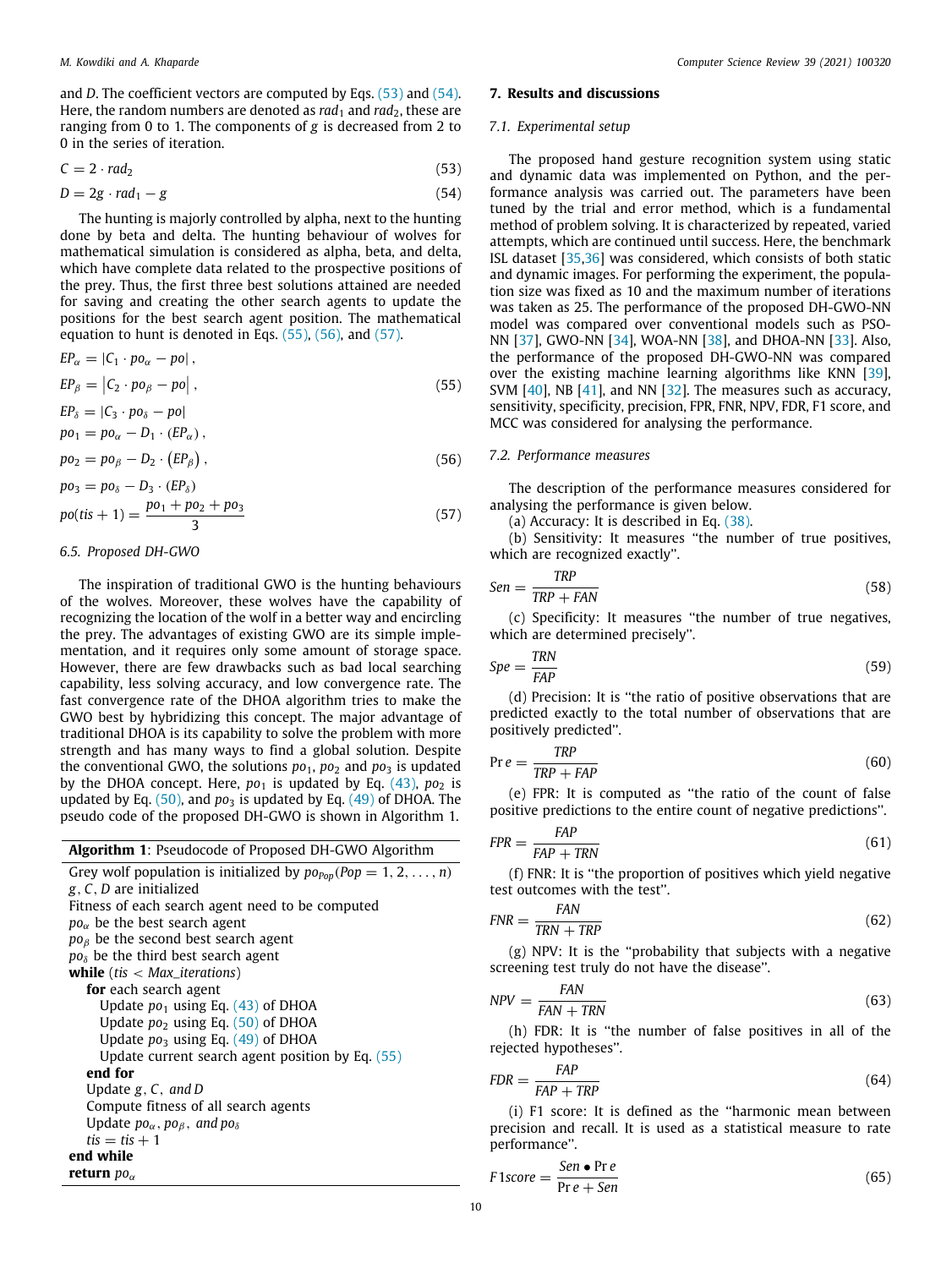

**Fig. 3.** Experimental results of pre-processing and segmentation for hand gesture recognition.

#### <span id="page-10-2"></span>**Table 2**

<span id="page-10-3"></span>

|  | Overall performance analysis of proposed and conventional heuristic-based NN models for hand gesture in static basis. |  |  |  |  |  |  |  |  |  |  |  |  |  |  |  |  |
|--|-----------------------------------------------------------------------------------------------------------------------|--|--|--|--|--|--|--|--|--|--|--|--|--|--|--|--|
|--|-----------------------------------------------------------------------------------------------------------------------|--|--|--|--|--|--|--|--|--|--|--|--|--|--|--|--|

|                     |          |             |             |           |            | .          |       |            |          |          |
|---------------------|----------|-------------|-------------|-----------|------------|------------|-------|------------|----------|----------|
| Algorithms          | Accuracv | Sensitivity | Specificity | Precision | <b>FPR</b> | <b>FNR</b> | NPV   | <b>FDR</b> | F1 score | MCC      |
| <b>PSO-NN [37]</b>  | 0.968182 | 0.71        | 0.994       | 0.922078  | 0.006      | 0.29       | 0.994 | 0.077922   | 0.80226  | 0.793212 |
| <b>GWO-NN [34]</b>  | 0.966364 | 0.69        | 0.994       | 0.92      | 0.006      | 0.31       | 0.994 | 0.08       | 0.788571 | 0.780124 |
| <b>WOA-NN [38]</b>  | 0.967273 | 0.7         | 0.994       | 0.921053  | 0.006      | 0.3        | 0.994 | 0.078947   | 0.795455 | 0.786688 |
| <b>DHOA-NN [33]</b> | 0.964545 | 0.67        | 0.994       | 0.917808  | 0.006      | 0.33       | 0.994 | 0.082192   | 0.774566 | 0.766869 |
| DH-GWO-NN           | 0.97     | 0.71        | 0.996       | 0.946667  | 0.004      | 0.29       | 0.996 | 0.053333   | 0.811429 | 0.805216 |
|                     |          |             |             |           |            |            |       |            |          |          |

#### **Table 3**

<span id="page-10-4"></span>Overall performance analysis of proposed and conventional heuristic-based NN models for hand gesture in dynamic basis.

| Algorithms          | Accuracy | Sensitivity     | Specificity | Precision | <b>FPR</b> | <b>FNR</b> | NPV      | <b>FDR</b> | F1 score | MCC      |
|---------------------|----------|-----------------|-------------|-----------|------------|------------|----------|------------|----------|----------|
| <b>PSO-NN [37]</b>  | 0.874286 | 0.142857        | 0.955556    | 0.263158  | 0.044444   | 0.857143   | 0.955556 | 0.736842   | 0.185185 | 0.130302 |
| <b>GWO-NN [34]</b>  | 0.862857 | 0.171429        | 0.939683    | 0.24      | 0.060317   | 0.828571   | 0.939683 | 0.76       | 0.2      | 0.12943  |
| <b>WOA-NN [38]</b>  | 0.865714 | <b>0.228571</b> | 0.936508    | 0.285714  | 0.063492   | 0.771429   | 0.936508 | 0.714286   | 0.253968 | 0.182547 |
| <b>DHOA-NN [33]</b> | 0.851429 | 0.2             | 0.92381     | 0.225806  | 0.07619    | 0.8        | 0.92381  | 0.774194   | 0.212121 | 0.130728 |
| DH-GWO-NN           | 0.897143 | 0.228571        | 0.971429    | 0.470588  | 0.028571   | 0.771429   | 0.971429 | 0.529412   | 0.307692 | 0.279108 |

(j) MCC: It is a ''correlation coefficient computed by four values''.

$$
MCC = \frac{TRP \times TRN - FAP \times FAN}{\sqrt{(TRP + FAP) (TRP + FAN) (TRN + FAP) (TRN + FAN)}}
$$
(66)

# <span id="page-10-0"></span>*7.3. Segmentation analysis*

The experimental results of the hand gesture recognition are shown in [Fig. 3](#page-10-2), which involves pre-processed images, active contour images, and canny edge detection images.

# <span id="page-10-1"></span>*7.4. Effect of optimized NN*

The performance analysis of the proposed and existing heuristic-based NN for learning percentage using images is shown in [Fig. 4](#page-11-0). In [Fig. 4](#page-11-0)(a), the accuracy of the improved DH-GWO-NN is precisely determined for all the learning percentages. At learning percentage 35%, the accuracy of the developed DH-GWO-NN is 0.4% better than PSO-NN, 0.5% better than DHOA-NN, and 0.6% better than WOA-NN. Moreover, the precision of the suggested DH-GWO-NN is performing well when considering any of the learning percentages and it is shown in [Fig. 4\(](#page-11-0)d). The precision of the recommended DH-GWO-NN is 1.4% advanced than PSO-NN, 1.5% advanced than DHOA-NN, and 3% advanced than WOA-NN

when considering the learning percentage as 35. Also, the FDR of the introduced DH-GWO-NN is superior when compared to all the other methods at all learning percentages. When considering the learning percentage as 65, the FDR of the presented DH-GWO-NN is 16.6% superior to DHOA-NN and it is shown in [Fig. 4\(](#page-11-0)h). From [Fig. 4\(](#page-11-0)i), the F1 score of the improved DH-GWO-NN is 0.9% enhanced than WOA-NN, 1.5% enhanced than PSO-NN, 4.1% advanced than GWO-NN, and 6.1% enhanced than DHOA-NN at learning percentage 85. The performance analysis of the developed DH-GWO-NN and the conventional models using videos concerning learning percentages is shown in [Fig. 5.](#page-12-0) In [Fig. 5\(](#page-12-0)a), the accuracy of the suggested DH-GWO-NN is determined accurately for all the learning percentages. It is 2.1% upgraded than GWO, 2.6% upgraded than WOA, and 4.3% upgraded than DHOA-NN at learning percentage 35. Moreover, the precision of the suggested DH-GWO-NN is 18.6% surpassed than GWO-NN, 27.1% surpassed than WOA-NN, and 32.8% surpassed than DHOA-NN when considering the learning percentage as 35 and it is shown in [Fig. 5\(](#page-12-0)d). In [Fig. 5\(](#page-12-0)j), the MCC of the recommended DH-GWO-NN is 50% and 100% better than WOA, and DHOA-based NN, respectively. Therefore, the results of the improved DH-GWO-NN are found to be superior to conventional models and it is well suitable for recognizing both dynamic and static hand gestures.

In [Table 2](#page-10-3), the overall performance of the developed DH-GWO-NN and conventional methods for the images are depicted. From [Table 2,](#page-10-3) the accuracy of the suggested DH-GWO-NN is predicted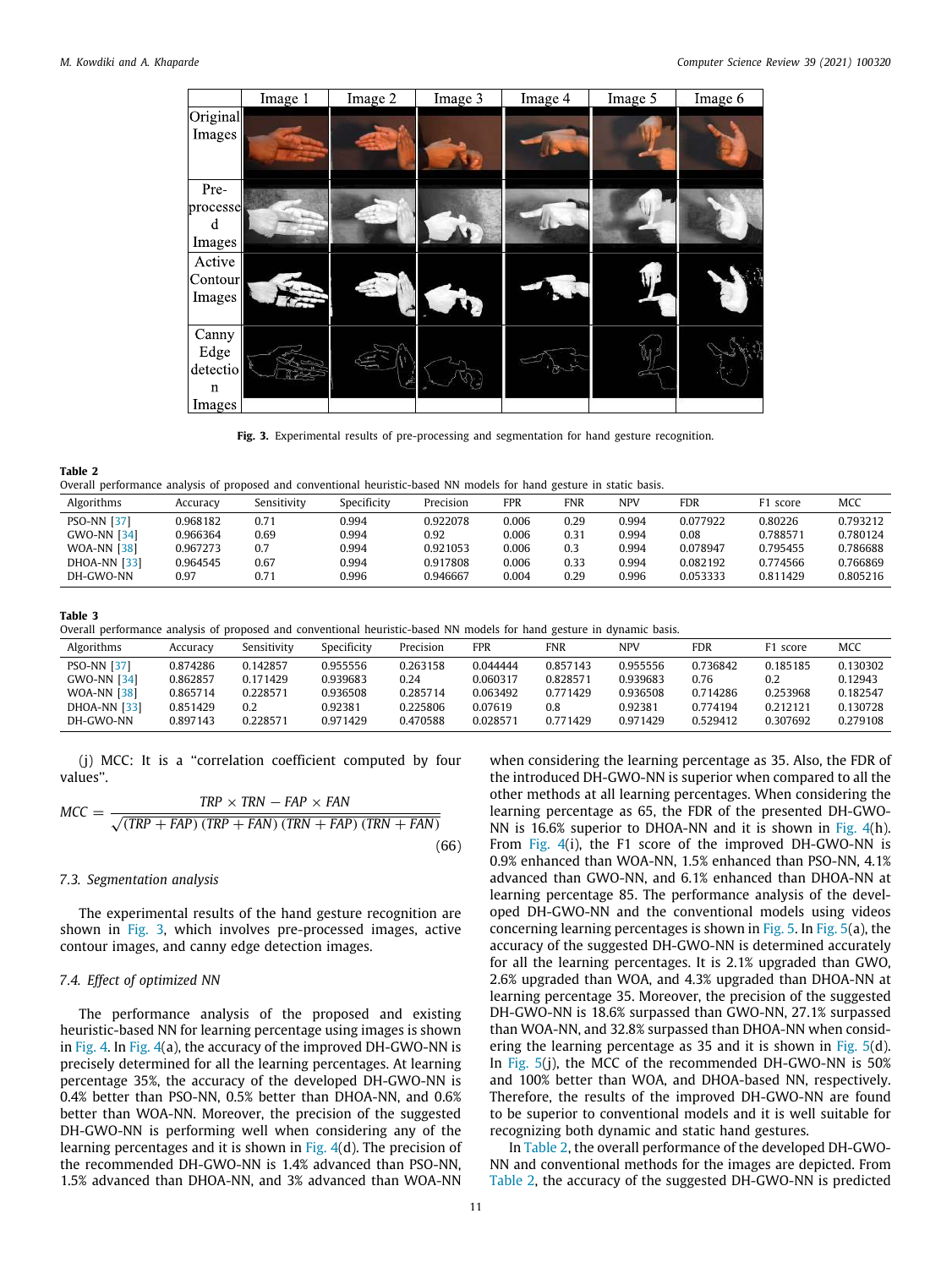

<span id="page-11-0"></span>Fig. 4. Performance analysis of the proposed and conventional heuristic-based NN for hand gesture recognition using static images by varying the learning percentages for the measures (a) accuracy, (b) sensitivity, (c) specificity, (d) precision, (e) FPR, (f) FNR, (g) NPV, (h) FDR, (i) F1 score, and (j) MCC.

accurately when compared over other methods. The accuracy of the improved DH-GWO-NN is 0.1% better than PSO-NN, 0.3% better than GWO-NN, 0.2% better than WOA-NN, and 0.5% better than DHOA. Similarly, the precision of the developed DH-GWO-NN is accurately defined when compared with other models. It is 2.6% superior to PSO-NN, 2.8% superior to GWO-NN, 2.7% superior to WOA-NN, and 3.1% superior to DHOA-NN. Similarly, [Table 3](#page-10-4)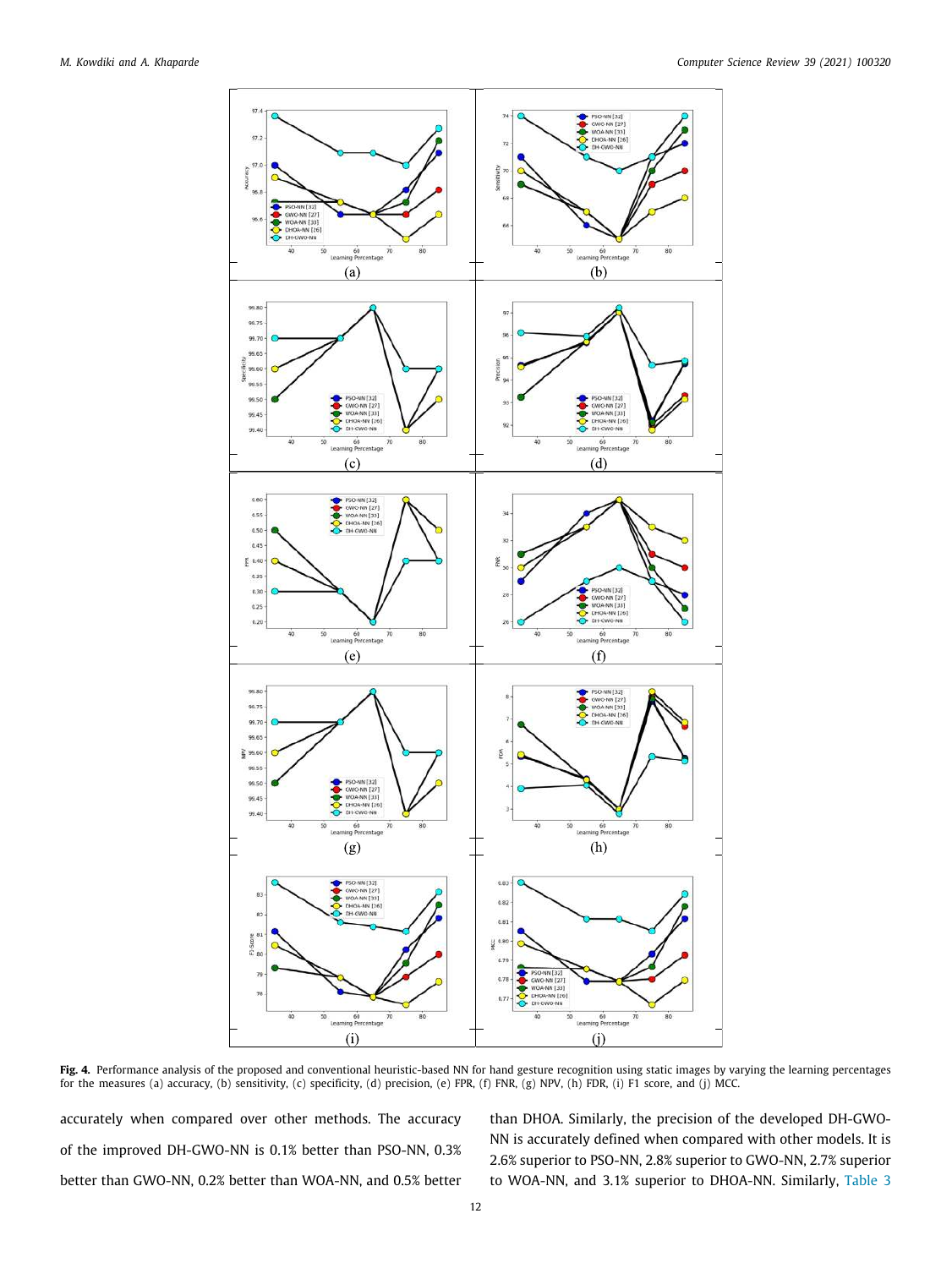

<span id="page-12-0"></span>**Fig. 5.** Performance analysis of the proposed and conventional heuristic-based NN for hand gesture recognition using dynamic images by varying the learning percentages for the measures (a) accuracy, (b) sensitivity, (c) specificity, (d) precision, (e) FPR, (f) FNR, (g) NPV, (h) FDR, (i) F1 score, and (j) MCC.

describes the overall performance of the suggested DH-GWO-NN and the existing techniques for videos. In [Table 3](#page-10-4), the accuracy of the introduced DH-GWO-NN is 2.6% advanced than PSO-NN, 3.9% advanced than GWO-NN, 3.6% advanced than WOA-NN, and 5.3% advanced than DHOA-NN. Moreover, the precision of the implemented DH-GWO-NN is 78.8% improved than PSO-NN, 96%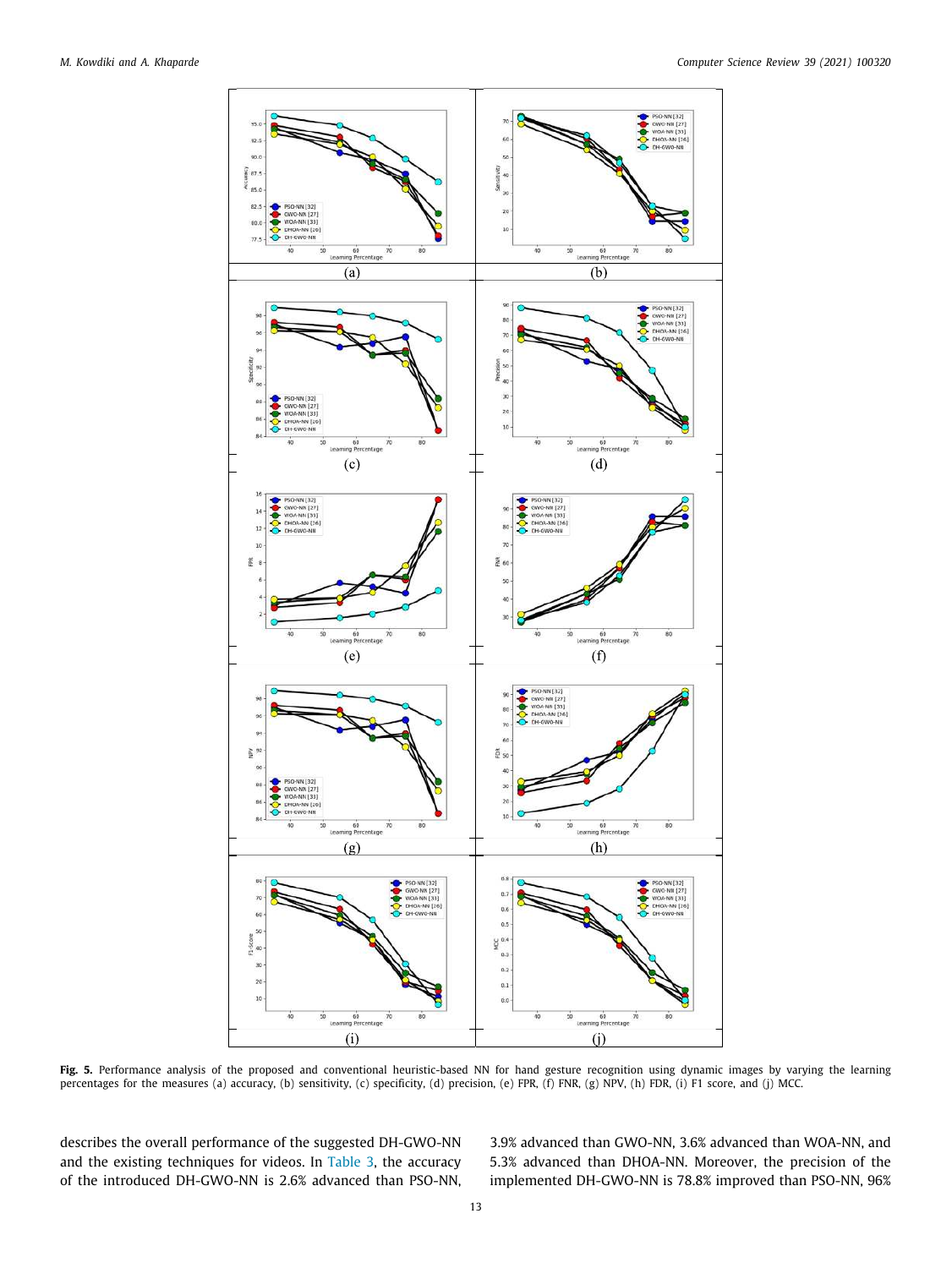

<span id="page-13-1"></span>**Fig. 6.** Performance analysis of the proposed and conventional machine learning algorithms for hand gesture recognition using static images by varying the learning percentages for the measures (a) accuracy, (b) sensitivity, (c) specificity, (d) precision, (e) FPR, (f) FNR, (g) NPV, (h) FDR, (i) F1 score, and (j) MCC.

improved than GWO-NN, 64.7% improved than WOA-NN, and 52% improved than DHOA-NN. Thus, it is concluded that the proposed DH-GWO-NN is performing well in hand gesture recognition in static as well as dynamic basis.

# <span id="page-13-0"></span>*7.5. Performance analysis over conventional machine learning*

The analysis of the proposed DH-GWO-NN and the conventional classifiers using images for hand gesture recognition with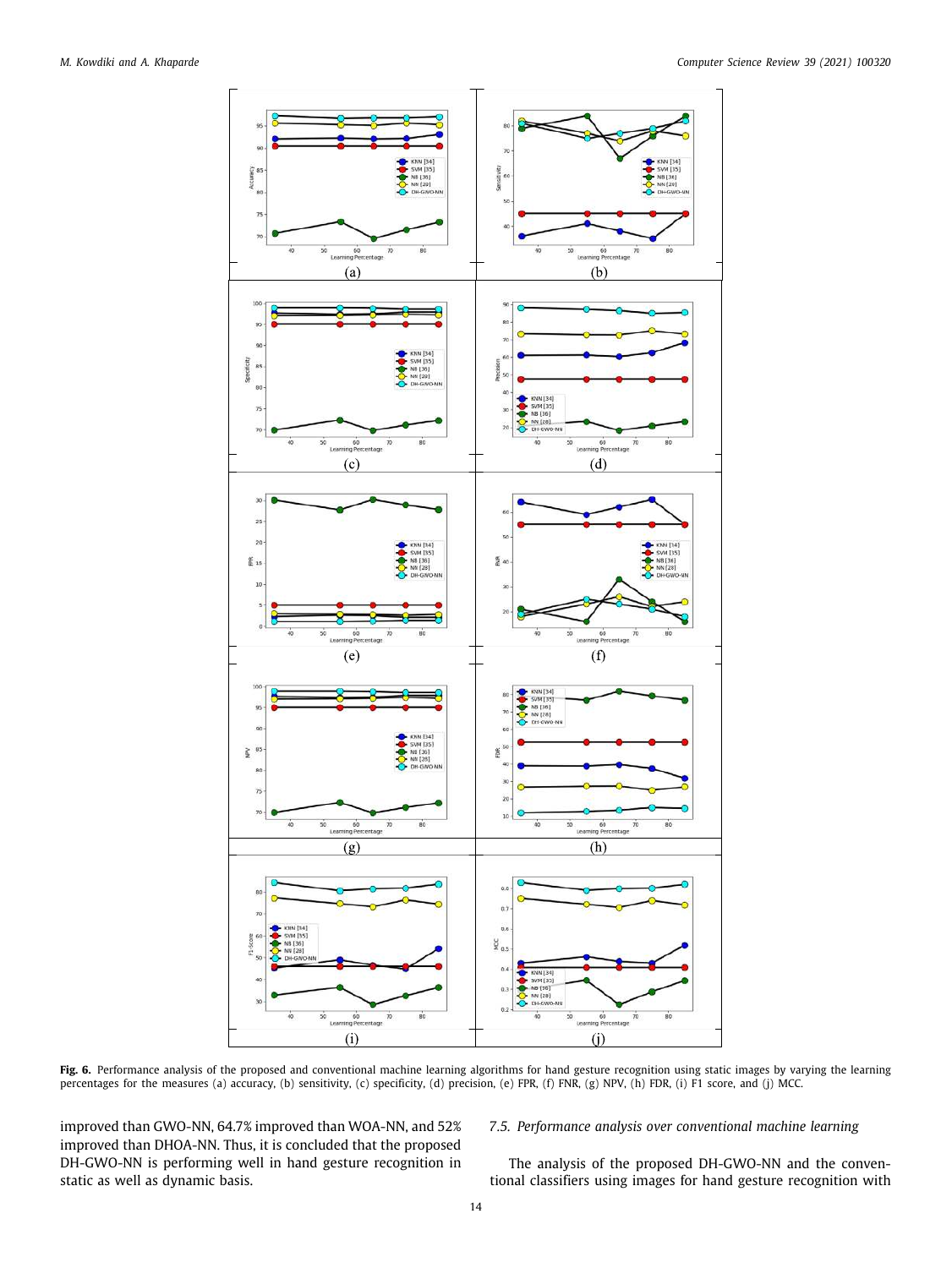

<span id="page-14-0"></span>**Fig. 7.** Performance analysis of the proposed and conventional machine learning algorithms for hand gesture recognition using dynamic images by varying the learning percentages for the measures (a) accuracy, (b) sensitivity, (c) specificity, (d) precision, (e) FPR, (f) FNR, (g) NPV, (h) FDR, (i) F1 score, and (j) MCC.

respect to learning percentage is given in [Fig. 6](#page-13-1). In [Fig. 6](#page-13-1)(a), the accuracy of the improved DH-GWO-NN is defined exactly for all the learning percentages. From [Fig. 6](#page-13-1)(a), the accuracy of the implemented DH-GWO-NN at learning percentage 35 is 2% enhanced than NN, 5.9% enhanced than KNN, 8.8% SVM, and 38% enhanced than NB. Moreover, the precision of the suggested DH-GWO-NN is correctly determined for all the learning percentages,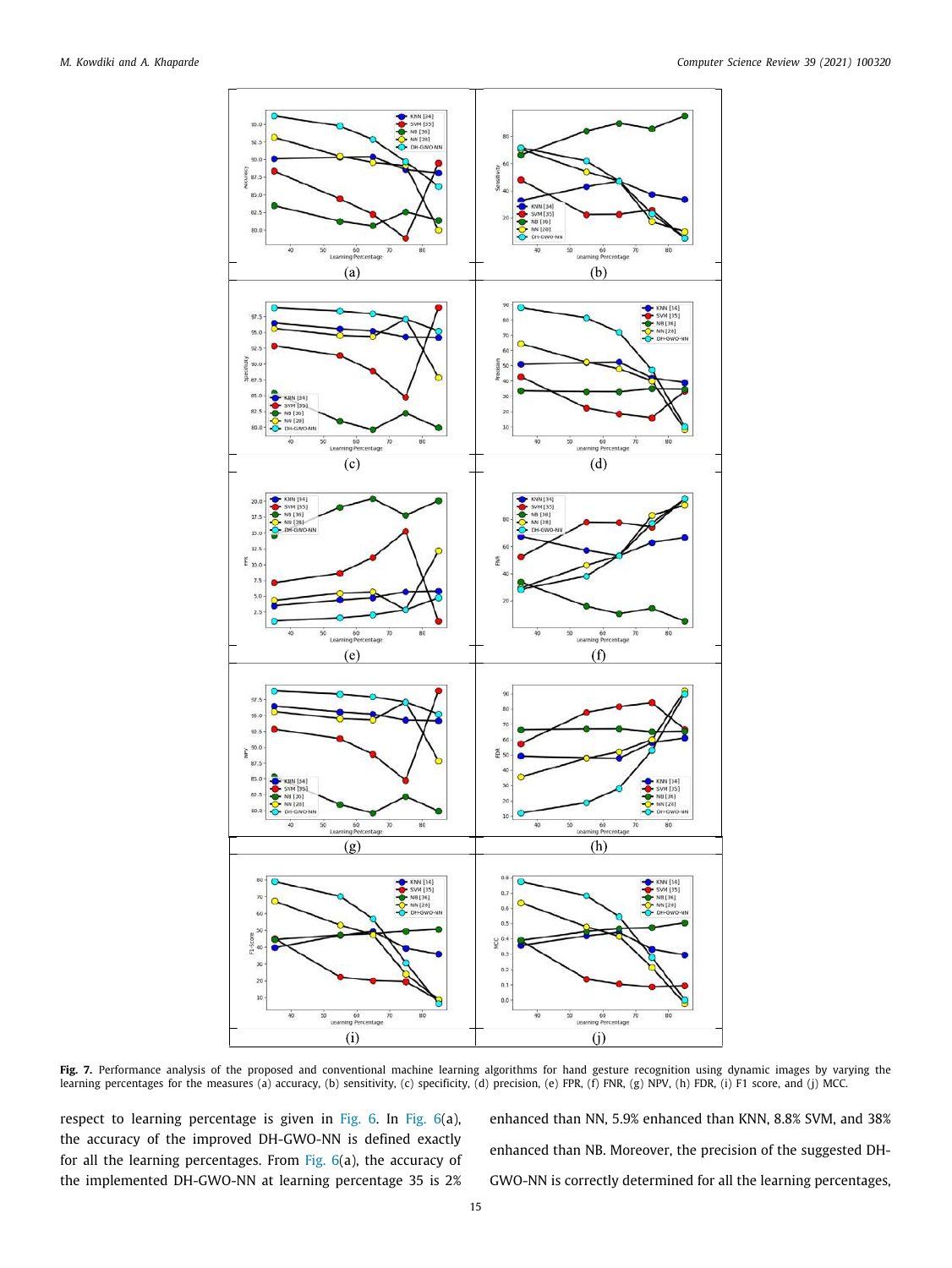#### **Table 4**

<span id="page-15-14"></span>Overall performance analysis of proposed and conventional machine learning algorithms for hand gesture in static basis.

| Algorithms      | Accuracy | Sensitivity | Specificity | Precision | FPR   | <b>FNR</b> | <b>NPV</b> | FDR      | F1 score | MCC      |
|-----------------|----------|-------------|-------------|-----------|-------|------------|------------|----------|----------|----------|
| <b>KNN [39]</b> | 0.921818 | 0.35        | 0.979       | 0.625     | 0.021 | 0.65       | 0.979      | 0.375    | 0.448718 | 0.43028  |
| <b>SVM [40]</b> | 0.945455 | 0.4         |             |           |       | 0.6        |            |          | 0.571429 | 0.614295 |
| $NB$ [41]       | 0.715455 | 0.76        | 0.711       | 0.208219  | 0.289 | 0.24       | 0.711      | 0.791781 | 0.326882 | 0.287562 |
| NN [32]         | 0.964545 | 0.67        | 0.994       | 0.917808  | 0.006 | 0.33       | 0.994      | 0.082192 | 0.774566 | 0.766869 |
| DH-GWO-NN       | 0.97     | 0.71        | 0.996       | 0.946667  | 0.004 | 0.29       | 0.996      | 0.053333 | 0.811429 | 0.805216 |

#### **Table 5**

<span id="page-15-15"></span>Overall performance analysis of proposed and conventional machine learning algorithms for hand gesture in dynamic basis.

| Algorithms      | Accuracv | Sensitivity | Specificity | Precision | <b>FPR</b> | <b>FNR</b> | <b>NPV</b> | <b>FDR</b> | <sup>7</sup> 1 score | MCC      |
|-----------------|----------|-------------|-------------|-----------|------------|------------|------------|------------|----------------------|----------|
| KNN [39]        | 0.885714 | 0.371429    | 0.942857    | 0.419355  | 0.057143   | 0.628571   | 0.942857   | 0.580645   | 0.393939             | 0.331847 |
| <b>SVM</b> [40] | 0.788571 | 0.257143    | 0.847619    | 0.157895  | 0.152381   | 0.742857   | 0.847619   | 0.842105   | 0.195652             | 0.085118 |
| $NB$ [41]       | 0.825714 | 0.857143    | 0.822222    | 0.348837  | 0.177778   | 0.142857   | 0.822222   | 0.651163   | 0.495868             | 0.473414 |
| NN [32]         | 0.891429 | 0.171429    | 0.971429    | 0.4       | 0.028571   | 0.828571   | 0.971429   | 0.6        | 0.24                 | 0.211604 |
| DH-GWO-NN       | 0.897143 | 0.228571    | 0.971429    | 0.470588  | 0.028571   | 0.771429   | 0.971429   | 0.529412   | 0.307692             | 0.279108 |

which is shown in [Fig. 6](#page-13-1)(d). The precision of the proposed DH-GWO-NN is 16.4% better than NN, 39.3% better than KNN, 77% better than SVM, and 71.7% better than NB at learning percentage 55. At learning percentage 35, the FPR of the implemented DH-GWO-NN is 50% superior to KNN, 66.6% superior to NN, 80% superior to SVM, and 96.6% superior to NB, which is shown in [Fig. 6](#page-13-1)(e). Moreover, the classification performance analysis of the developed DH-GWO-NN and the machine learning algorithms using videos concerning learning percentage is given in [Fig. 7.](#page-14-0) The accuracy of the introduced DH-GWO-NN is 4.3% improved than NN, 7.7% improved than KNN, 10.2% improved than SVM, and 16.8% improved than NB at learning percentage 35, and it is shown in [Fig. 7](#page-14-0)(a). Also, from [Fig. 7\(](#page-14-0)d), the precision of the proposed DH-GWO-NN defined the true observations from all the observations correctly for all the learning percentages. At learning percentage 55, the precision of the improved DH-GWO-NN is 60.7% advanced than NN, 60.9% advanced than NB, and 73.1% advanced than SVM. Hence, it is proved that the developed DH-GWO-NN is performing well in recognizing the hand gestures accurately.

In [Table 4](#page-15-14), the overall classification analysis of the proposed DH-GWO-NN and the existing classifiers using images is tabulated. The accuracy of the modified DH-GWO-NN is defined accurately. It is 4.9% better than KNN, 2.5% better than SVM, 35.5% better than NB, and 0.5% better than NN. Moreover, the precision of the introduced DH-GWO-NN is 51.4% improved than KNN, 5.3% improved than SVM, 78% improved than NB, and 3.1% improved than NN. Likewise, the overall classification performance of developed DH-GWO-NN and traditional classifiers using videos is tabulated in [Table 5.](#page-15-15) From [Table 5](#page-15-15), the accuracy of the improved DH-GWO-NN is 1.2% upgraded than KNN, 13.7% upgraded than SVM, 8.6% upgraded than NB, and 0.6% upgraded than NN. Similarly, the precision of the suggested DH-GWO-NN is 12.2% surpassed than KNN, 66.4% surpassed than SVM, 34.9% surpassed than NB, and 17.6% surpassed than NN. Therefore, it is confirmed that the proposed DH-GWO-NN is well suitable for hand gesture recognition.

# <span id="page-15-0"></span>**8. Conclusion**

<span id="page-15-13"></span>The proposed model has developed an effective hand gesture recognition models considering both static and dynamic datasets for ISL. In static type, the images were considered for processing, and the video frames were employed for processing the dynamic type. At first, the grey scale conversion and histogram equalization was performed in the pre-processing phase. Later, the image was segmented by an active contour model and canny edge detection. Both the contour image and the edge detected image was deployed in the feature extraction phase, where HOG,

EOG features were extracted from the contour image and the edge detected images, respectively. At last, these features were added, and the optimal feature selection was done for selecting the unique feature providing various information with less correlation. Moreover, the recognition classifier named NN was used, in which the training model was employed for updating the network weight. DTW approach helped for eliminating the redundant frames present in the video, and for decreasing the time used for testing. From the experimental results, the accuracy of the developed DH-GWO-NN was 4.9% better than KNN, 2.5% better than SVM, 35.5% better than NB, and 0.5% better than NN. Moreover, the precision of the introduced DH-GWO-NN is 51.4% improved than KNN, 5.3% improved than SVM, 78% improved than NB, and 3.1% improved than NN. Finally, it is concluded that the proposed DH-GWO is performing well for hand gesture recognition using both static and dynamic types.

#### <span id="page-15-1"></span>**Declaration of competing interest**

The authors declare that they have no known competing financial interests or personal relationships that could have appeared to influence the work reported in this paper.

#### <span id="page-15-2"></span>**References**

- <span id="page-15-3"></span>[1] [R. Xie, J. Cao, Accelerometer-based hand gesture recognition by neural](http://refhub.elsevier.com/S1574-0137(20)30420-2/sb1) [network and similarity matching, IEEE Sens. J. 16 \(11\) \(2016\) 4537–4545.](http://refhub.elsevier.com/S1574-0137(20)30420-2/sb1)
- <span id="page-15-4"></span>[2] [S. Poularakis, I. Katsavounidis, Low-complexity hand gesture recognition](http://refhub.elsevier.com/S1574-0137(20)30420-2/sb2) [system for continuous streams of digits and letters, IEEE Trans. Cybern.](http://refhub.elsevier.com/S1574-0137(20)30420-2/sb2) [46 \(9\) \(2016\) 2094–2108.](http://refhub.elsevier.com/S1574-0137(20)30420-2/sb2)
- <span id="page-15-5"></span>[3] [S.Y. Kim, H.G. Han, J.W. Kim, S. Lee, T.W. Kim, A hand gesture recognition](http://refhub.elsevier.com/S1574-0137(20)30420-2/sb3) [sensor using reflected impulses, IEEE Sens. J. 17 \(10\) \(2017\) 2975–2976.](http://refhub.elsevier.com/S1574-0137(20)30420-2/sb3)
- <span id="page-15-6"></span>[4] [Z. Zhang, Z. Tian, M. Zhou, Latern: Dynamic continuous hand ges](http://refhub.elsevier.com/S1574-0137(20)30420-2/sb4)[ture recognition using FMCW radar sensor, IEEE Sens. J. 18 \(8\) \(2018\)](http://refhub.elsevier.com/S1574-0137(20)30420-2/sb4) [3278–3289.](http://refhub.elsevier.com/S1574-0137(20)30420-2/sb4)
- <span id="page-15-7"></span>[5] [J.P. Sahoo, S. Ari, D.K. Ghosh, Hand gesture recognition using DWT](http://refhub.elsevier.com/S1574-0137(20)30420-2/sb5) [and F-ratio based feature descriptor, IET Image Process. 12 \(10\) \(2018\)](http://refhub.elsevier.com/S1574-0137(20)30420-2/sb5) [1780–1787.](http://refhub.elsevier.com/S1574-0137(20)30420-2/sb5)
- <span id="page-15-8"></span>[6] [Y. Liu, Y. Zhang, M. Zeng, Novel algorithm for hand gesture recogni](http://refhub.elsevier.com/S1574-0137(20)30420-2/sb6)[tion utilizing a wrist-worn inertial sensor, IEEE Sens. J. 18 \(24\) \(2018\)](http://refhub.elsevier.com/S1574-0137(20)30420-2/sb6) [10085–10095.](http://refhub.elsevier.com/S1574-0137(20)30420-2/sb6)
- <span id="page-15-9"></span>[Joyeeta Singha, Amarjit Roy, Rabul Hussain Laskar, Dynamic hand gesture](http://refhub.elsevier.com/S1574-0137(20)30420-2/sb7) [recognition using vision-based approach for human–computer interaction,](http://refhub.elsevier.com/S1574-0137(20)30420-2/sb7) [Neural Comput. Appl. 29 \(4\) \(2018\) 1129–1141.](http://refhub.elsevier.com/S1574-0137(20)30420-2/sb7)
- <span id="page-15-10"></span>[8] [Dong-Luong Dinh, Sungyoung Lee, Tae-Seong Kim, Hand number gesture](http://refhub.elsevier.com/S1574-0137(20)30420-2/sb8) [recognition using recognized hand parts in depth images, Multimedia Tools](http://refhub.elsevier.com/S1574-0137(20)30420-2/sb8) [Appl. 75 \(2\) \(2016\) 1333–1348.](http://refhub.elsevier.com/S1574-0137(20)30420-2/sb8)
- <span id="page-15-11"></span>[9] [Meng Xing, Jing Hu, Zhiyong Feng, Yong Su, Weilong Peng, Jinqing](http://refhub.elsevier.com/S1574-0137(20)30420-2/sb9) [Zheng, Dynamic hand gesture recognition using motion pattern and shape](http://refhub.elsevier.com/S1574-0137(20)30420-2/sb9) [descriptors, Multimedia Tools Appl. 78 \(8\) \(2019\) 10649–10672.](http://refhub.elsevier.com/S1574-0137(20)30420-2/sb9)
- <span id="page-15-12"></span>[10] [Hong Cheng, Zhongjun Dai, Zicheng Liu, Yang Zhao, An image-to-class](http://refhub.elsevier.com/S1574-0137(20)30420-2/sb10) [dynamic time warping approach for both 3D static and trajectory hand](http://refhub.elsevier.com/S1574-0137(20)30420-2/sb10) [gesture recognition, Pattern Recognit. 55 \(2016\) 137–147.](http://refhub.elsevier.com/S1574-0137(20)30420-2/sb10)